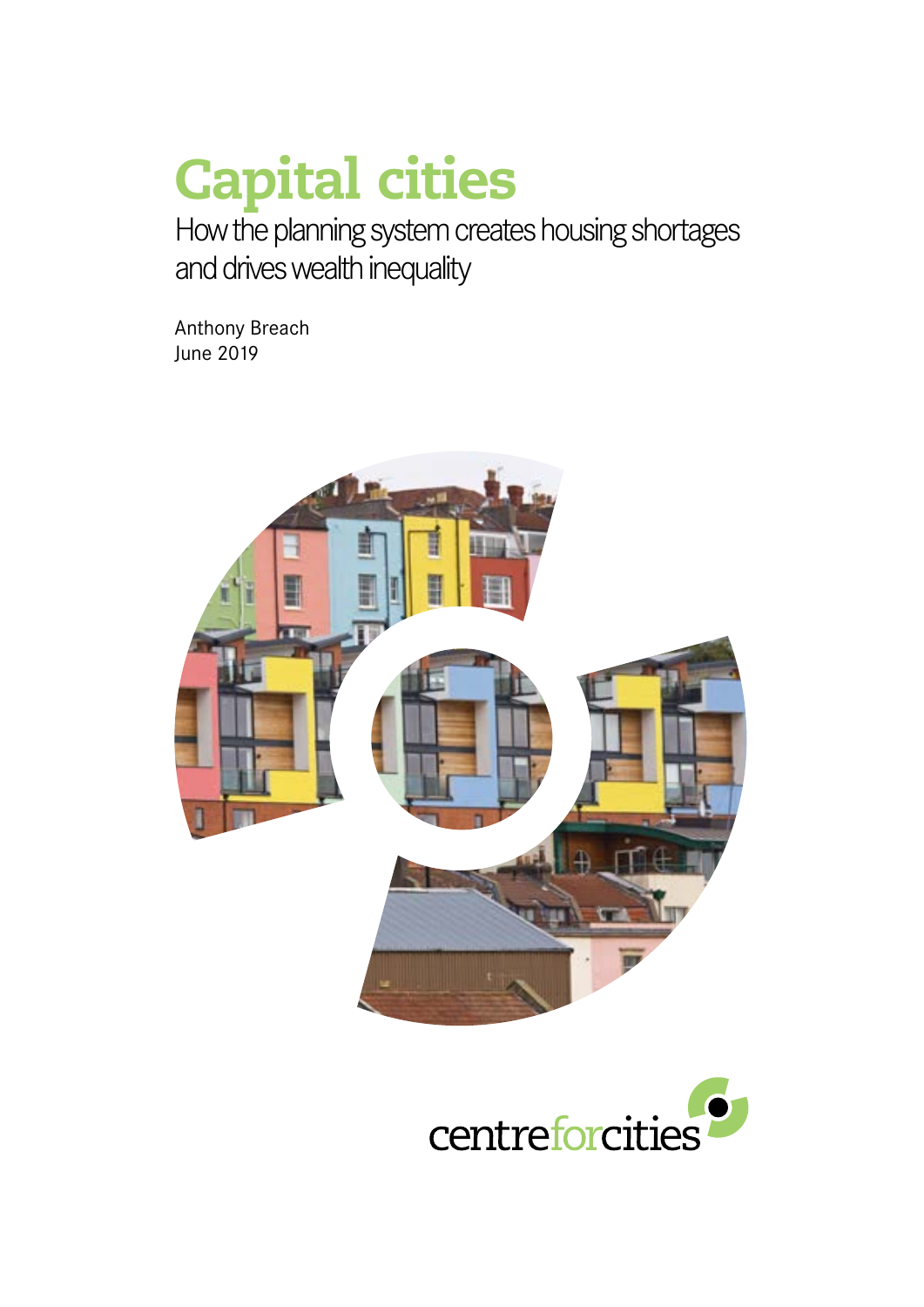# **About Centre for Cities**

Centre for Cities is a research and policy institute, dedicated to improving the economic success of UK cities.

We are a charity that works with cities, business and Whitehall to develop and implement policy that supports the performance of urban economies. We do this through impartial research and knowledge exchange.

For more information, please visit: www.centreforcities.org/about

#### **Partnerships**

Centre for Cities is always keen to work in partnership with like-minded organisations who share our commitment to helping cities to thrive, and supporting policymakers to achieve that aim.

As a registered charity (no. 1119841) we rely on external support to deliver our programme of quality research and events. To find out more please visit: www.centreforcities.org/about/partnerships

# **About the author**

Anthony Breach is an analyst at Centre for Cities: a.breach@centreforcities.org | 0207 803 4306

# **Acknowledgments**

The author would like to thank the Private Debt Project, whose support made this research possible, and UK Finance for making their mortgage lending data available.

He would also like to thank Callum Bilbe, Yakov Feygin, Jim Gleeson, Neal Hudson, and Damien Smith for their comments and feedback through the development process.

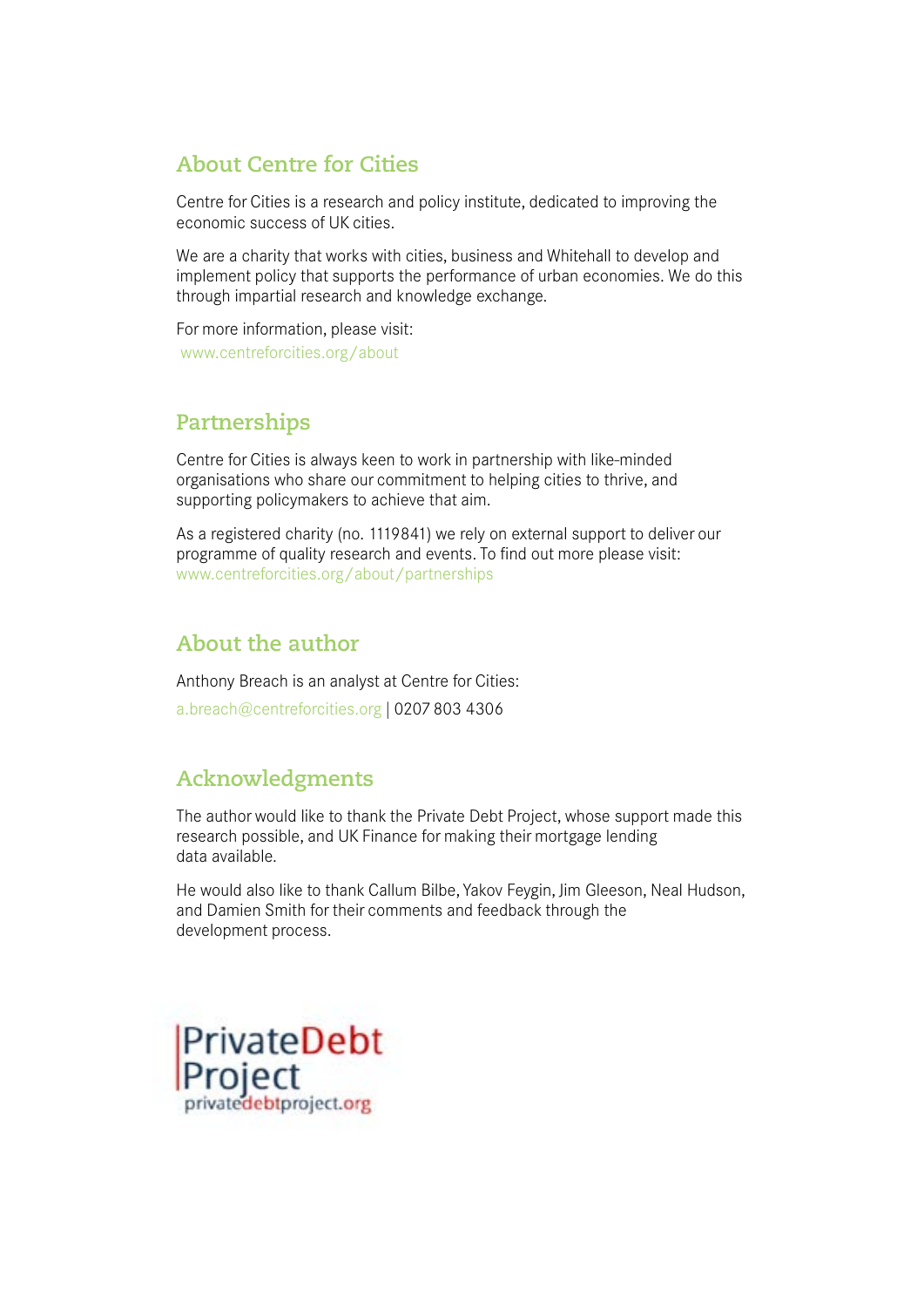

The housing shortage in our cities, the North-South divide, and rising wealth inequality are three of the greatest challenges facing Britain today. Public debate has until now thought about these problems as separate issues. But addressing them requires understanding the connections between all three, and how political choices are deepening these inequalities.

As the housing crisis in Britain's most prosperous cities has grown, so has the wealth of their homeowners. While local demand for housing is driven by the strength of the local economy, supply, in contrast, does not respond to demand or economic performance. The housing shortages caused by these planning failures push up house prices in growing cities. This drives housing equity growth for a few existing homeowners, fuels increasing housing costs for renters and first-time buyers, widens regional inequality, and destabilises the national economy and the financial system.

This report explores the relationship between urban economies and housing wealth in England and Wales, and finds that:

- **• Homeowners in cities in the Greater South East have seen much larger gains in housing wealth than other homeowners.** While average housing equity per house in cities in the rest of England and Wales has increased by £23,000 from 2013 to 2018, in the urban Greater South East it grew by £103,000. In Burnley, average housing equity increased by £5,000, compared to £122,000 in London. Total housing equity across the rest of England and Wales increased by £374 billion from 2013 to 2018, while in the Greater South East it increased by £842 billion.
- **• As housing wealth for homeowners in the Greater South East grows, so do rents for private renters.** The inability of housing supply to respond to demand in prosperous cities drives their increasing house prices, and makes homeowners wealthier at the expense of renters. Homeowners in cities in the Greater South East are pulling away not just from homeowners in the rest of the country but also from their neighbours in private renting. As a result, cities with higher average housing wealth have lower rates of home ownership.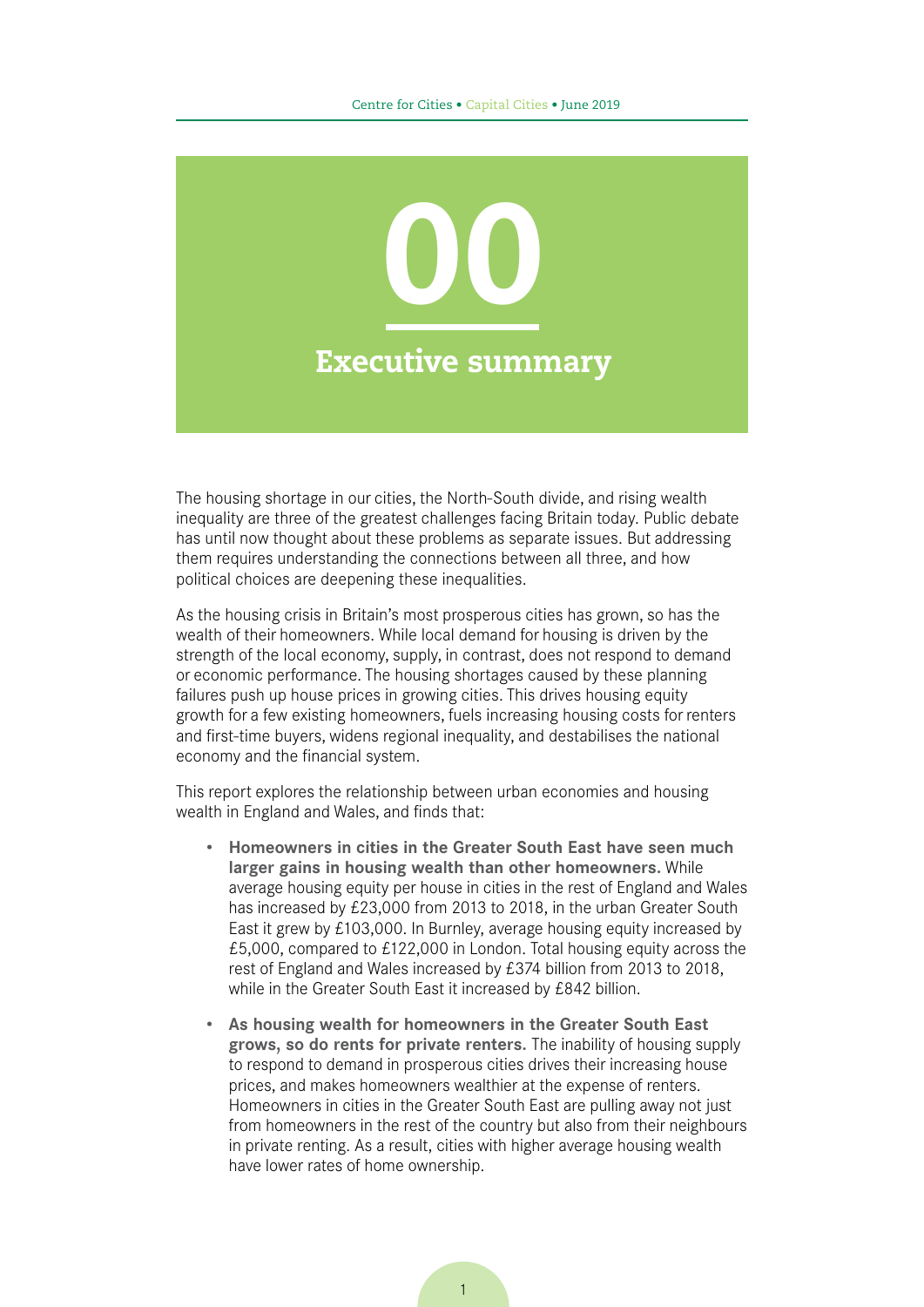**• The planning system makes inequality worse and threatens financial stability.** While demand for housing and mortgage lending are linked to the strength of the local economy, the supply of new homes is not. Our planning system's rationing of land creates housing shortages in these cities with the strongest economies. This political choice inflates the value of houses and so gifts increases in housing wealth to these cities' homeowners, deepens inequality and the North-South divide, and means that looser monetary policy struggles to finance the supply of new homes when lending becomes cheaper.

Addressing Britain's growing housing wealth inequality therefore requires:

- **• Planning reform to allow housing supply to respond to local demand and end housing shortages in cities.** The planning system should shift from a discretionary, permission-based system towards a flexible zoning system that allows most development by right, as in Japan or parts of the USA. In principle, once a local plan is in place, the planning system should allow people to build new homes unless the local authority explicitly says 'no', rather than forbidding any development until the local authority grants permission. By linking the supply of new homes to local demand, growth in housing wealth would stabilise over the longer term. Allowing more development by right would also reduce the ability of 'Nimby' campaigns to block new homes and increase the wealth of local homeowners.
- **• Government promotion of housing wealth should cease, and increases to housing wealth should be taxed.** Decades of policies that have aimed to increase home ownership have failed on their own terms. As a share of private housing, home ownership fell in every city in England and Wales from 1981 to 2011. Policies such as Help to Buy, or allowing millennials to dip into their pension pots to put down a deposit, do not increase home ownership because they do not reconnect local housing supply with housing demand. Instead, they subsidise homeowners by pumping up demand. Government should end these programmes and more effectively tax increases in housing wealth to reduce inequality. This would include abolishing Help to Buy, reforming council tax from its current 1991 valuations in England, abolishing the exemption for private residences in capital gains tax, and reforming stamp duty.
- **• Government should explore policies to encourage saving in other asset classes.** If inequality in housing wealth is successfully reduced by supplying more homes in cities with high demand, this will require growth in housing wealth in these cities to slow and for their appeal as an investment to decline. At the macroeconomic level, planning reform may also require a shift in saving behaviour by households from residential real estate to other types of assets, such as equities, bonds, or pensions. This would ensure saving by households generates more equal returns across the country than the current approach of unequal house price growth.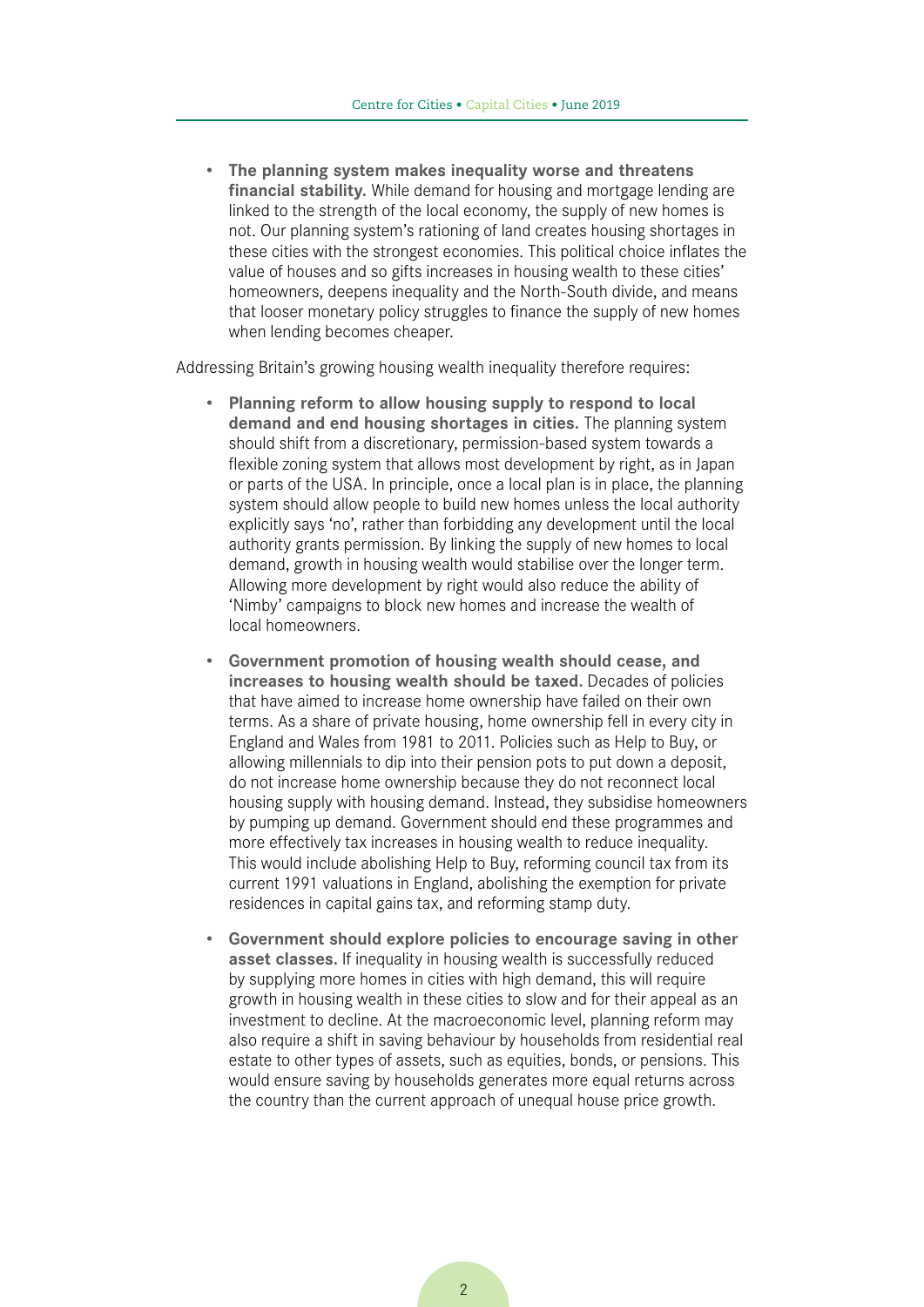

The housing crisis cannot be understood without considering the economic role of cities. Housing affordability varies dramatically across cities, and is most unaffordable in cities with successful economies. For instance, the average house in Brighton costs 14 times the average annual income, while houses in Doncaster cost on average only five times the average income.

Centre for Cities has previously shown that increasing housing costs and housing shortages cause problems for cities' economic growth and the living standards of their residents.<sup>1</sup> However, if successful economies are seeing rising housing prices, then this suggests that not only are housing costs growing for some residents, but that housing wealth is increasing for others.

Over the course of any real estate business cycle, cheaper credit will mean that house prices increase as the supply financed by new credit lags behind demand, due to factors such as construction, the time it takes to identify and assemble land for development, and the length of the planning process. In a real estate bubble, prices can increase far above long-term demand, and price corrections can be sharp and contribute to wider financial instability.<sup>2</sup>

However, if successful urban economies experience local housing shortages as previous Centre for Cities research has established, then it means housing affordability issues are distinct from, and more structural than, those that emerge during an ordinary business cycle. Rather than adjusting to the cyclical performance of the economy, rents and house prices in high-demand cities with housing shortages would instead permanently increase over the long term. This would imply that local housing shortages have negative consequences for inequality as well as economic stability and growth.

Economic geography is also relevant to our understanding of wealth inequality more broadly. Concern is growing that economic inequalities have become a major social, political, and economic challenge, with the launch of the Deaton

<sup>1</sup> Clarke E., Nohrová N. and Thomas E., 2014 *Delivering Change: building homes where we need them*, London, Centre for Cities

<sup>2</sup> Emmons W., Kent A. and Ricketts L., 2018, *Mortgaging Household and Global Financial Stability: To What End?*, St. Louis, Center for Household Financial Stability, Federal Reserve Bank of St. Louis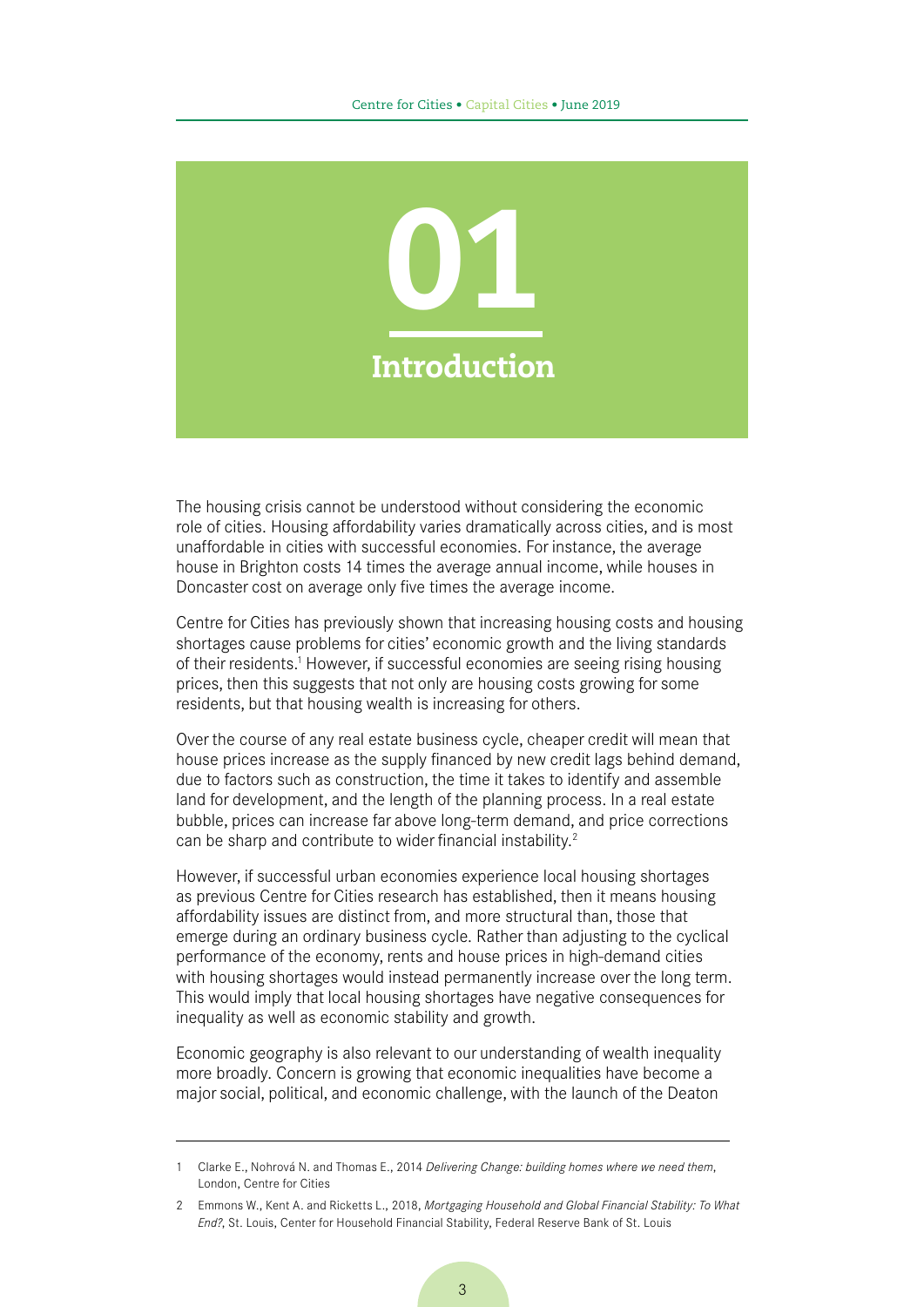Review earlier this year.<sup>3</sup> Experimental analysis by the ONS has established that property wealth is more unequally distributed across the regions than private pensions and physical wealth, and has a similar geographic distribution to financial wealth, which is much more liquid.<sup>4</sup> Housing wealth has displaced other forms of capital in a number of developed economies since 1948 and has contributed to growing wealth inequality.<sup>5</sup>

This report will set out the geographic patterns of housing equity in England and Wales, explain the relationship between local economies and housing wealth, show how housing shortages shape wealth inequality for people across cities for people, address the role of political choices in the planning and financial systems in amplifying the inequality that results, and conclude with a mixture of recommendations and reflections for policymakers and commentators.



<sup>3</sup> Deaton A., 2019 *Inequality and the future of capitalism*, London, IFS

<sup>4</sup> ONS 2018, Wealth estimates by region July 2014 to June: 2016 [https://www.ons.gov.uk/](https://www.ons.gov.uk/peoplepopulationandcommunity/personalandhouseholdfinances/incomeandwealth/adhocs/008129wealthestimatesbyregionjuly2014tojune2016) [peoplepopulationandcommunity/personalandhouseholdfinances/incomeandwealth/](https://www.ons.gov.uk/peoplepopulationandcommunity/personalandhouseholdfinances/incomeandwealth/adhocs/008129wealthestimatesbyregionjuly2014tojune2016) [adhocs/008129wealthestimatesbyregionjuly2014tojune2016](https://www.ons.gov.uk/peoplepopulationandcommunity/personalandhouseholdfinances/incomeandwealth/adhocs/008129wealthestimatesbyregionjuly2014tojune2016)

<sup>5</sup> Rognlie M., 2015 *Deciphering the fall and rise in the net capital share*, Washington DC, Brookings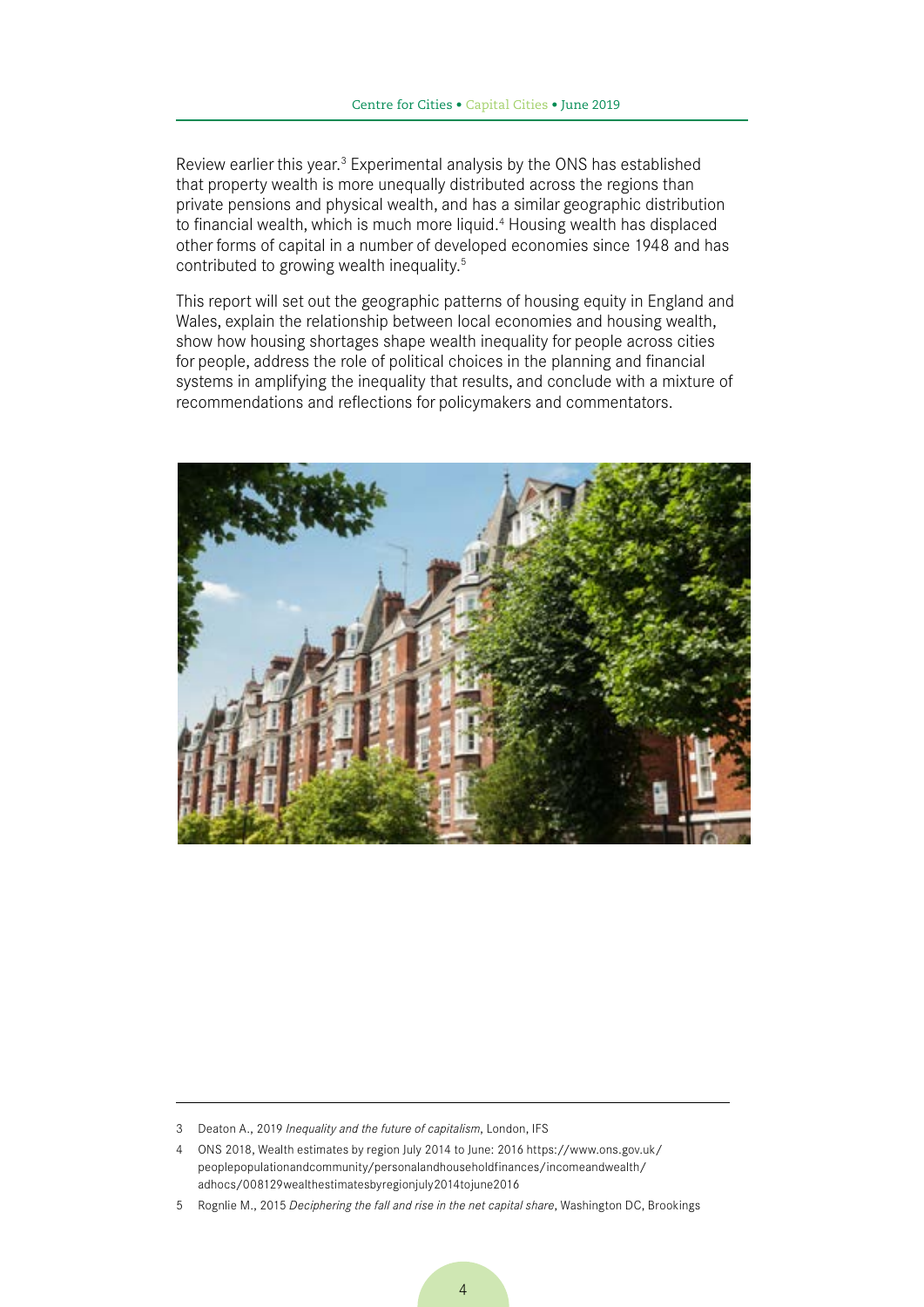

**Home ownership is not the same thing as housing wealth**. As house prices have such a large range between different cities, the wealth associated with owning a house differs substantially across the country. But to calculate housing wealth and how it has changed in recent years, both prices and mortgage lending by city are needed in order to estimate average equity.

Using mortgage data by postcode from UK Finance, it is possible to look at growth in housing equity per house by city in England and Wales from 2013 to 2018.<sup>6</sup> [Figure 1](#page-7-0) shows that housing wealth has increased the most since 2013 in cities in the Greater South East.<sup>7</sup> While average housing equity per house grew in real terms by £23,000 (21 per cent) in cities in the rest of England and Wales between 2013 and 2018, in cities in the Greater South East average housing wealth grew by £103,000 (35 per cent). In London, average housing wealth grew by £122,000 (34 per cent).

<sup>6</sup> [https://www.ukfinance.org.uk/data-and-research/data/mortgages/mortgage-lending-within-uk](https://www.ukfinance.org.uk/data-and-research/data/mortgages/mortgage-lending-within-uk-postcodes)[postcodes](https://www.ukfinance.org.uk/data-and-research/data/mortgages/mortgage-lending-within-uk-postcodes)

<sup>7</sup> London, the South East of England, and the East of England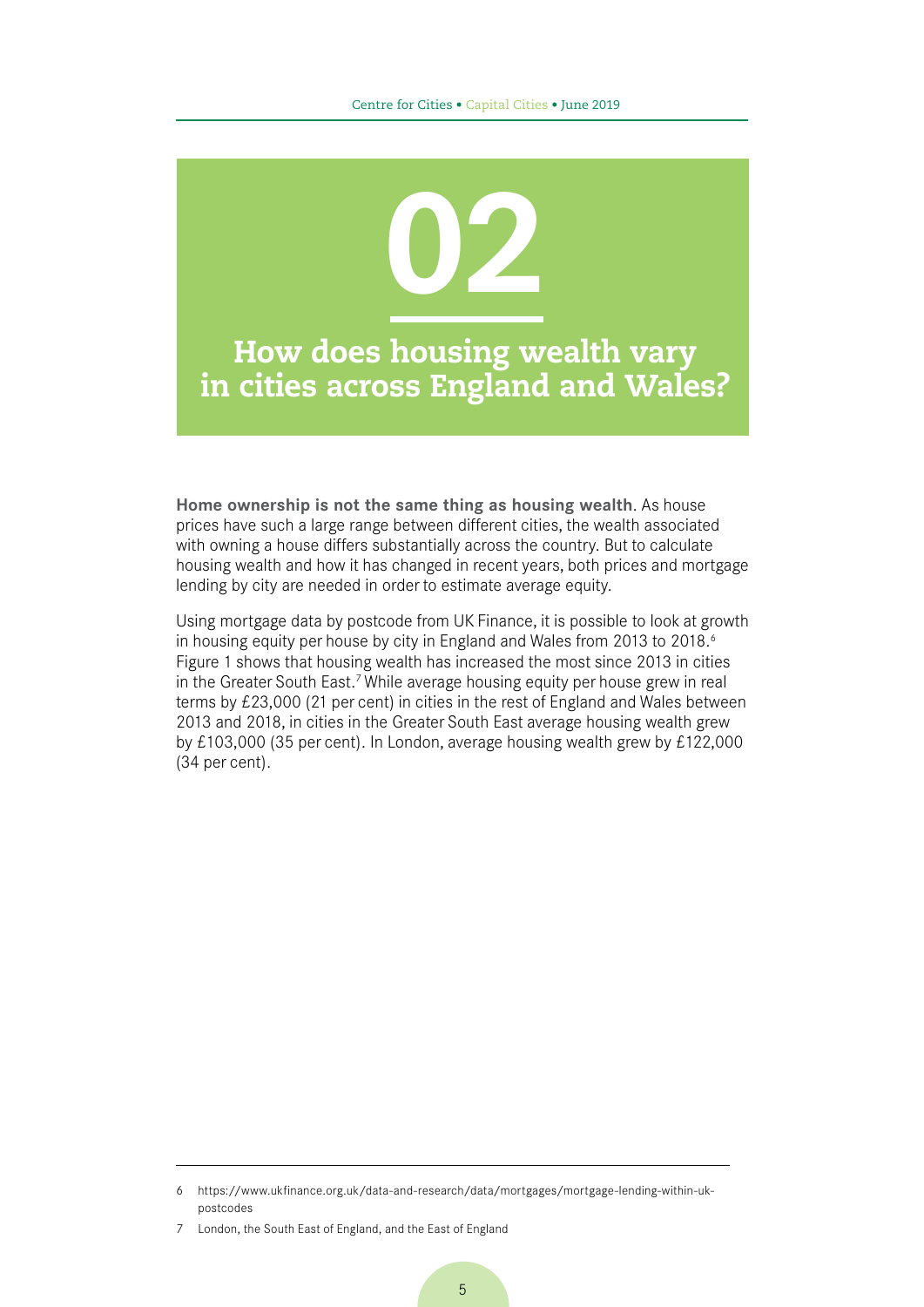

<span id="page-7-0"></span>

Source: UK Finance; Dwelling Stock Estimates, ONS; Dwelling Stock Estimates, Welsh Government; Land Registry

**This growth in housing wealth is fastest and greatest in cities which already had the highest housing equity.** For instance, in Brighton, average equity per house stood at £217,000 in 2013, and has increased by £83,000 in real terms through to 2018, or by 38 per cent. In contrast, in Burnley, average housing equity stood at  $£68,000$ , and has grown in real terms by  $£5,000$ , or by 7 per cent.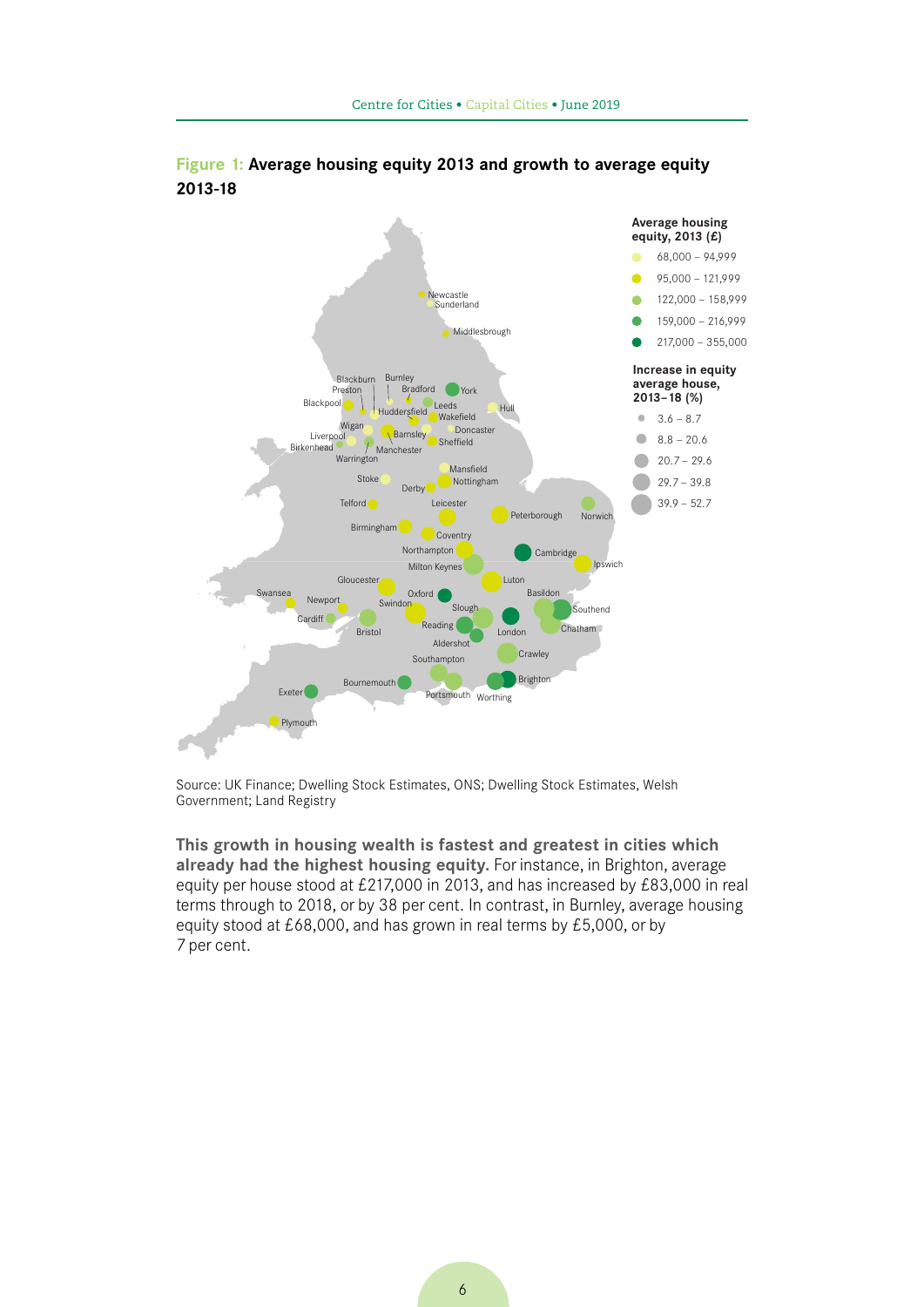#### **Box 1: Housing equity and methodology**

- Housing wealth is measured in this report using equity. For example, if a household owns a house valued at £500,000 and has a mortgage of £400,000 outstanding, then they have accumulated housing equity of £100,000.
- Using total net mortgage data by postcode from UK Finance from Q2 2013 to Q2 2018, which includes 68 to 73 per cent of all mortgage lending in the UK, an estimate for net mortgage lending by Primary Urban Area across England and Wales can be produced. Combining this with mean house price data and total private dwelling stock by each city makes it possible to produce estimates for total equity across the city and average equity per private dwelling.
- This data is not broken down by mortgaged and outright owners, or by looking at homeowners who own more than one residential property. Instead, it considers the amount of housing wealth associated with the average house. Owners who own outright and landlords will, as a result, have higher wealth than this average.
- All prices in this report are in real terms and have been deflated by CPIH in Q2 2013.
- Social housing has been omitted as this report is focused on the accumulation of wealth in the private sector.

Looking at growth in total housing equity city by city in [Table 1](#page-9-0) reveals stark inequalities. Total housing wealth in London alone increased in real terms by £450 billion, more than every other city combined. In Chatham, total housing wealth increased by a total of £6.4 billion compared to £600 million in Sunderland, a city of a similar size. In 2013 average equity in Slough and in Birkenhead was £147,000 and £122,000 respectively, but by 2018 homeowners in Slough had seen their housing wealth grow by on average £73,000 (50 per cent), while those in Birkenhead had seen growth of just £7,000 (5 per cent).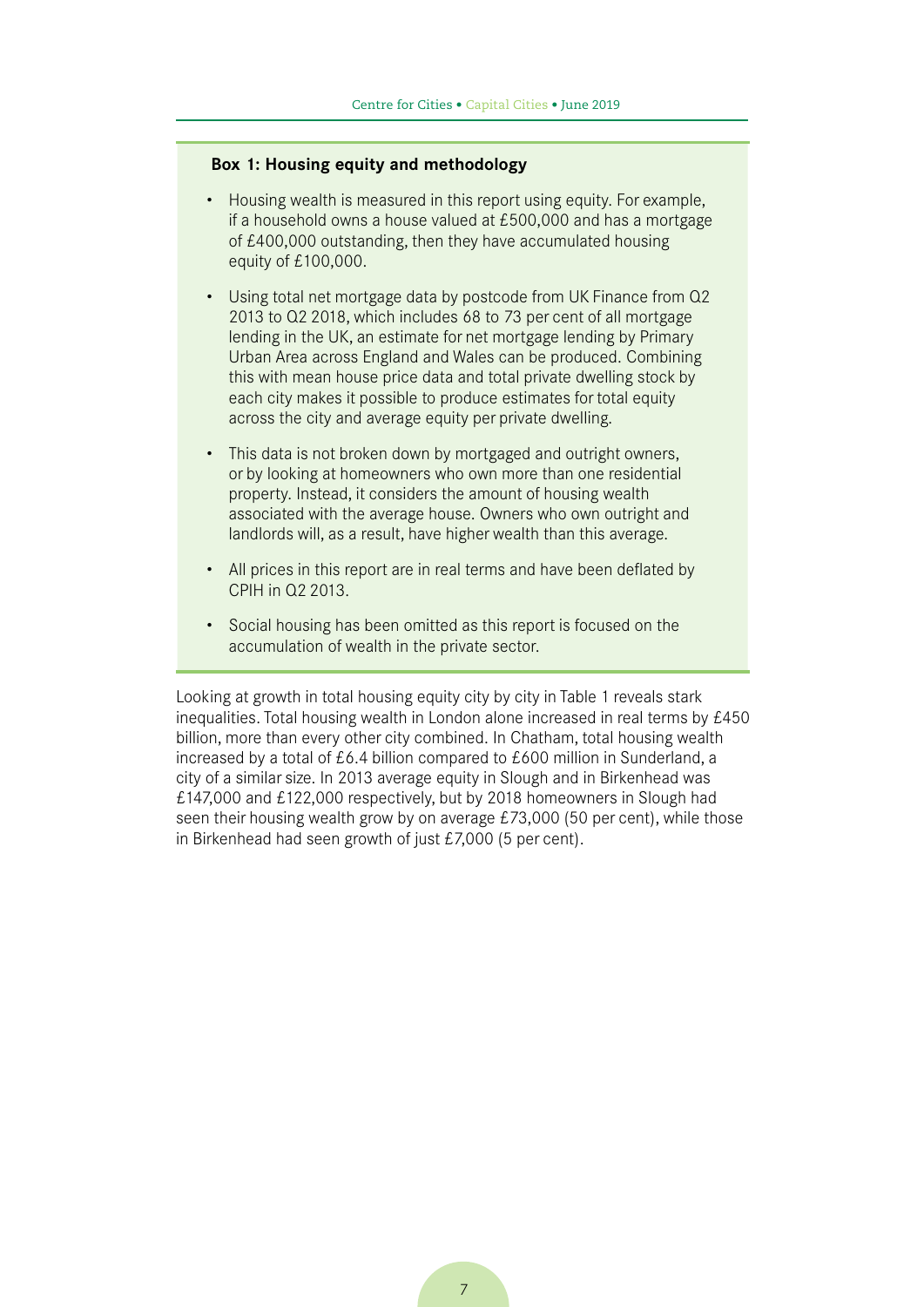|                | City               | Average<br>housing<br>equity 2018<br>(E) | <b>Increase</b><br>in average<br>housing<br>equity<br>2013-18 $(E)$ | Growth<br>in housing<br>equity<br>2013-18 (%) |
|----------------|--------------------|------------------------------------------|---------------------------------------------------------------------|-----------------------------------------------|
| $\mathbf{1}$   | London             | 477,000                                  | 122,000                                                             | 34%                                           |
| $\overline{2}$ | Cambridge          | 426,000                                  | 121,000                                                             | 40%                                           |
| 3              | Oxford             | 406,000                                  | 89,000                                                              | 28%                                           |
| $\overline{4}$ | <b>Brighton</b>    | 300,000                                  | 83,000                                                              | 38%                                           |
| 5              | Southend           | 243,000                                  | 76,000                                                              | 46%                                           |
| 6              | Reading            | 276,000                                  | 76,000                                                              | 38%                                           |
|                |                    |                                          |                                                                     |                                               |
| 53             | <b>Bradford</b>    | 112,000                                  | 8,000                                                               | 8%                                            |
| 54             | Birkenhead         | 129,000                                  | 7,000                                                               | 5%                                            |
| 56             | Doncaster          | 97,000                                   | 5,000                                                               | 5%                                            |
| 55             | <b>Burnley</b>     | 73,000                                   | 5,000                                                               | 7%                                            |
| 57             | Middlesbrough      | 99,000                                   | 3,000                                                               | 4%                                            |
| 58             | Sunderland         | 93,000                                   | 3,000                                                               | 4%                                            |
|                |                    |                                          |                                                                     |                                               |
|                | England &<br>Wales | 228,000                                  | 49,000                                                              | 28%                                           |

#### <span id="page-9-0"></span>**Table 1: Summary of changes in housing wealth across England and Wales, 2013-188**

8 A full list of changes in housing equity in cities across England and Wales can be found in the appendix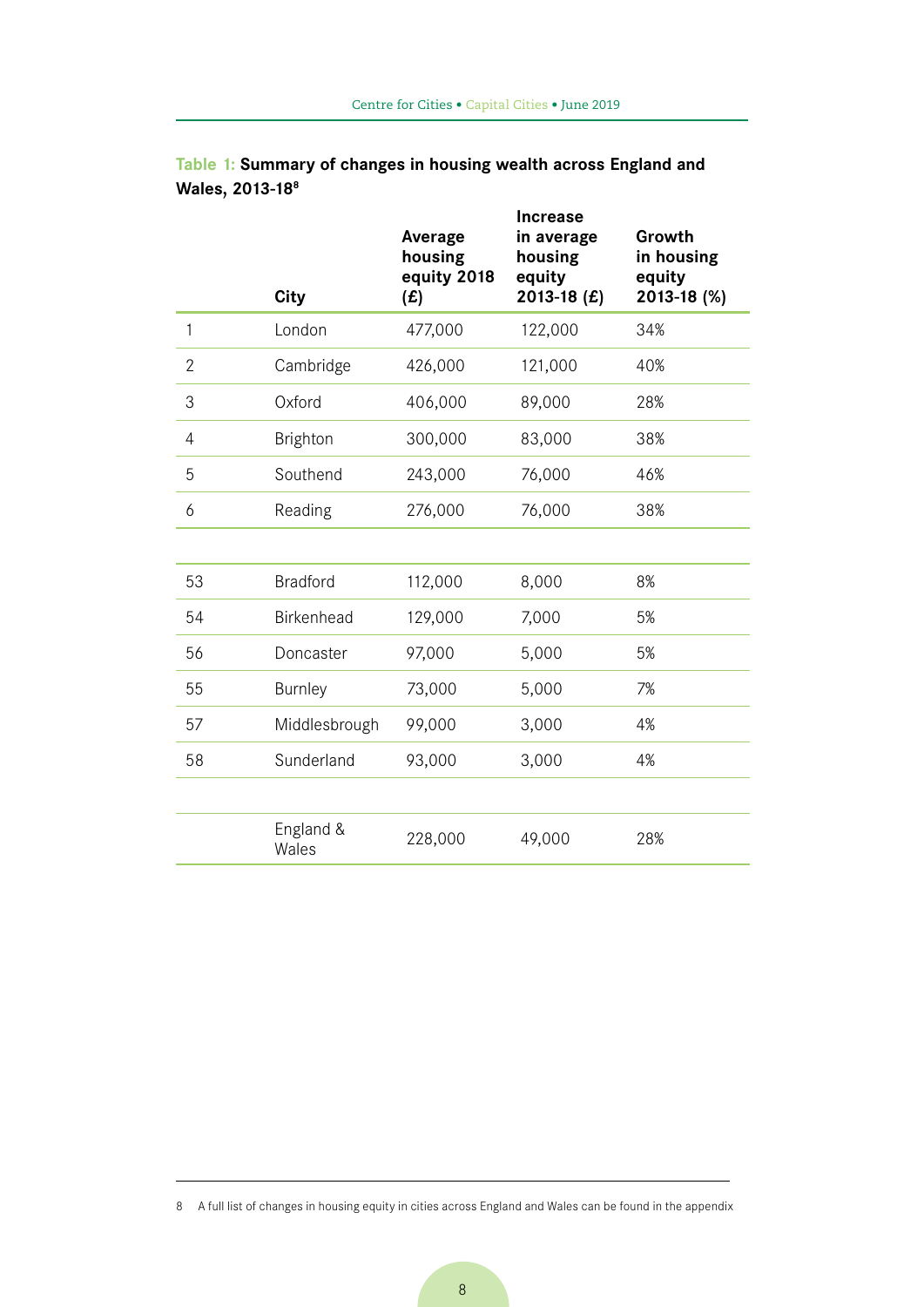These differences in wealth between cities are not driven by increases in the number of houses, but by increases in cities' house prices. As a comparison, house prices in Middlesbrough rose in real terms from 2013 to 2018 by 1 per cent and average equity grew by 4 per cent, while in Southend house prices rose by 36 per cent and average equity by 46 per cent.

However, not everyone in expensive cities has benefited from this growth in housing wealth. As [Figure 2](#page-10-0) shows, in the cities with the highest average housing wealth, and by extension the fastest growth in housing wealth, home ownership is a much less common way to consume housing in the private sector. Private renting is more common in expensive cities like Brighton and Oxford than in cities with lower average housing equity, like Wakefield or Wigan.



<span id="page-10-0"></span>

Source: Census 2011, UK Finance; Dwelling Stock Estimates, ONS; Dwelling Stock Estimates, Welsh Government; Land Registry

That home ownership is more common where it is cheaper may seem intuitive, but it means housing wealth and home ownership push in different directions. Not only is the wealth associated with owning a house greater in Cambridge than in Swansea, it is also much less common for households to own this wealth in Cambridge.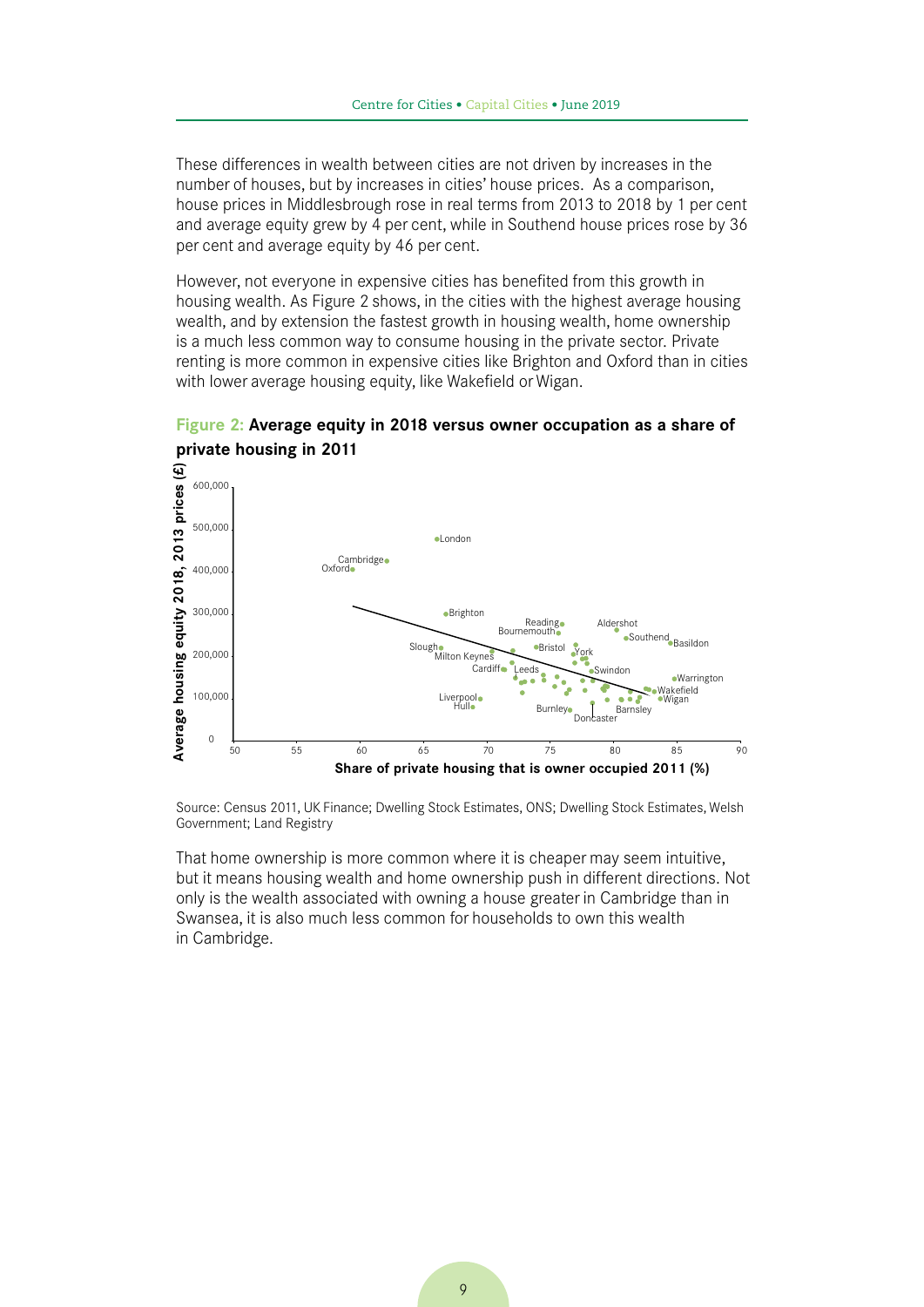

Housing wealth is shaped by not just the high and growing demand for housing in some cities with strong economies, but also the insufficient supply of new homes in these places. And, as this section shows, this divergence in wealth has not resulted directly from cheap lending or monetary policy, but rather from the inability of finance to increase supply in cities with successful economies and high demand for housing.

#### **Housing equity has increased the most where demand has been stoked by strong economies**

The economic performance of cities varies across the country. The capacity of cities to provide high wages, highly-productive work, and knowledge shapes the decisions people and firms make about where to locate, and are traded off against costs such as housing and commute times. This economic geography helps determine demand for housing, and thereby where housing wealth grows and who acquires it.

Cities' ability to offer high wages is closely related to their growth in housing equity. This can be seen in [Figure 3](#page-12-0) as cities which have higher average wages for their residents have seen the greatest increases in housing wealth. For instance, average housing wealth in Oxford grew by £89,000 from 2013 to 2018, and residents' wages in 2018 were £523 a week on average. In Doncaster, average equity grew by £5,000, while weekly resident's wages were £413 on average.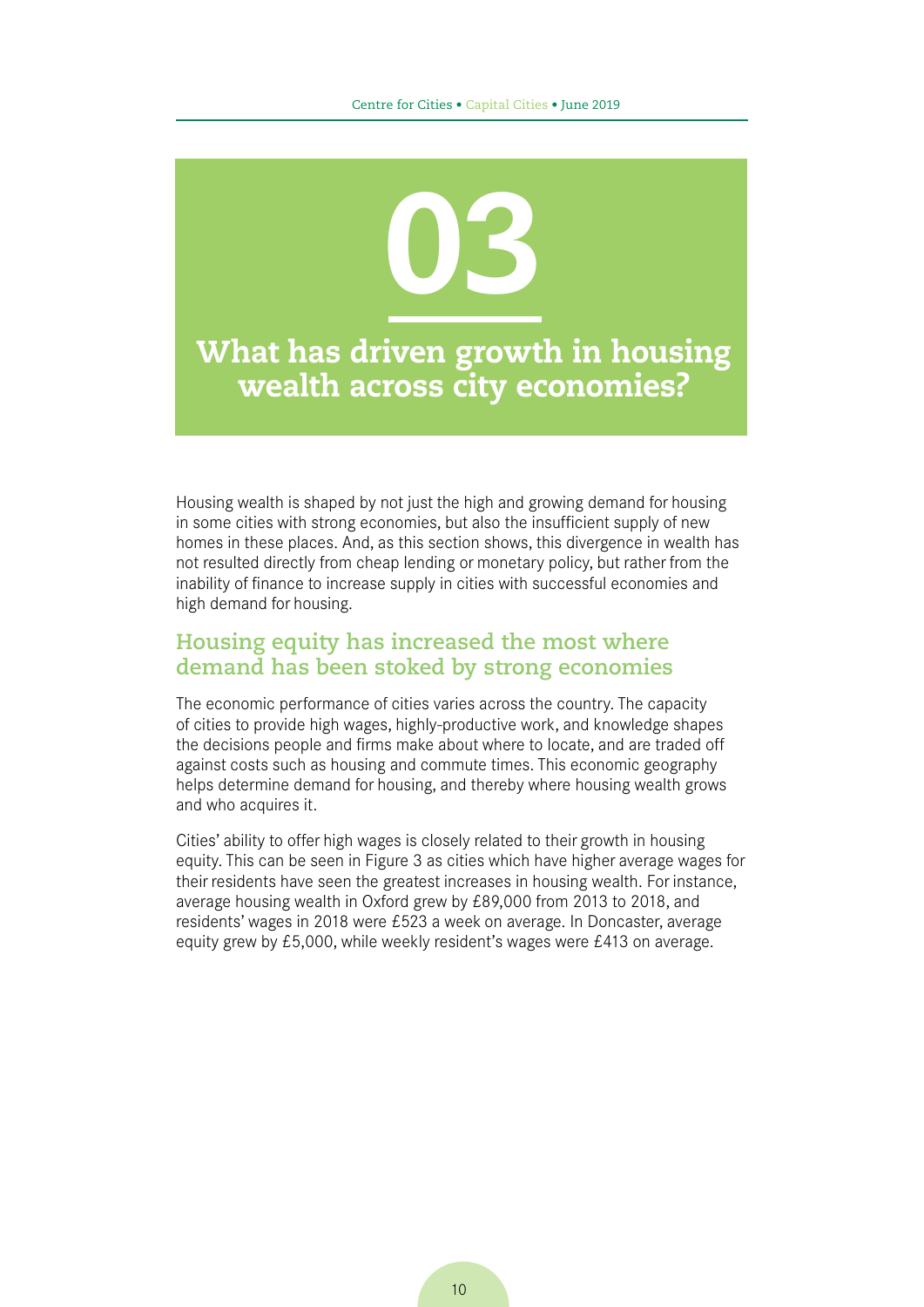

<span id="page-12-0"></span>**Figure 3: Growth in housing equity and resident wages, 2018**

Source: UK Finance; Dwelling Stock Estimates and Labour Force Survey ONS; Dwelling Stock Estimates, Welsh Government; Land Registry

Demand for housing is not the same everywhere. Cities with high resident wages give workers access to many high-paying jobs, which in turn drives demand from people for housing. The characteristics of these cities are not temporary, but are instead caused by longer-term factors such as the skills available in their labour market, their size, and how knowledge intensive their exporting firms are.<sup>9</sup>

#### **The supply of new homes is not linked to cities' demand for housing**

When demand to live in a city grows, in the short term house prices will increase and, by extension, so will housing equity for local homeowners. Stabilising local prices and reducing housing wealth inequality over the longer term requires supply to respond and increase in certain cities as their demand and prices grow.

Exporting, or 'tradable' sectors in this definition are those firms which sell to markets in other parts of the country and the world, such as manufacturing or software firms, as opposed to 'local services' which sell to large nearby markets, such as cafes or dentists. The ability of cities to provide and attract in more skilled and more knowledge intensive exporting work is important for determining local economic performance and wages. See: Clayton N, 2017 Trading Places 2 London, Centre for Cities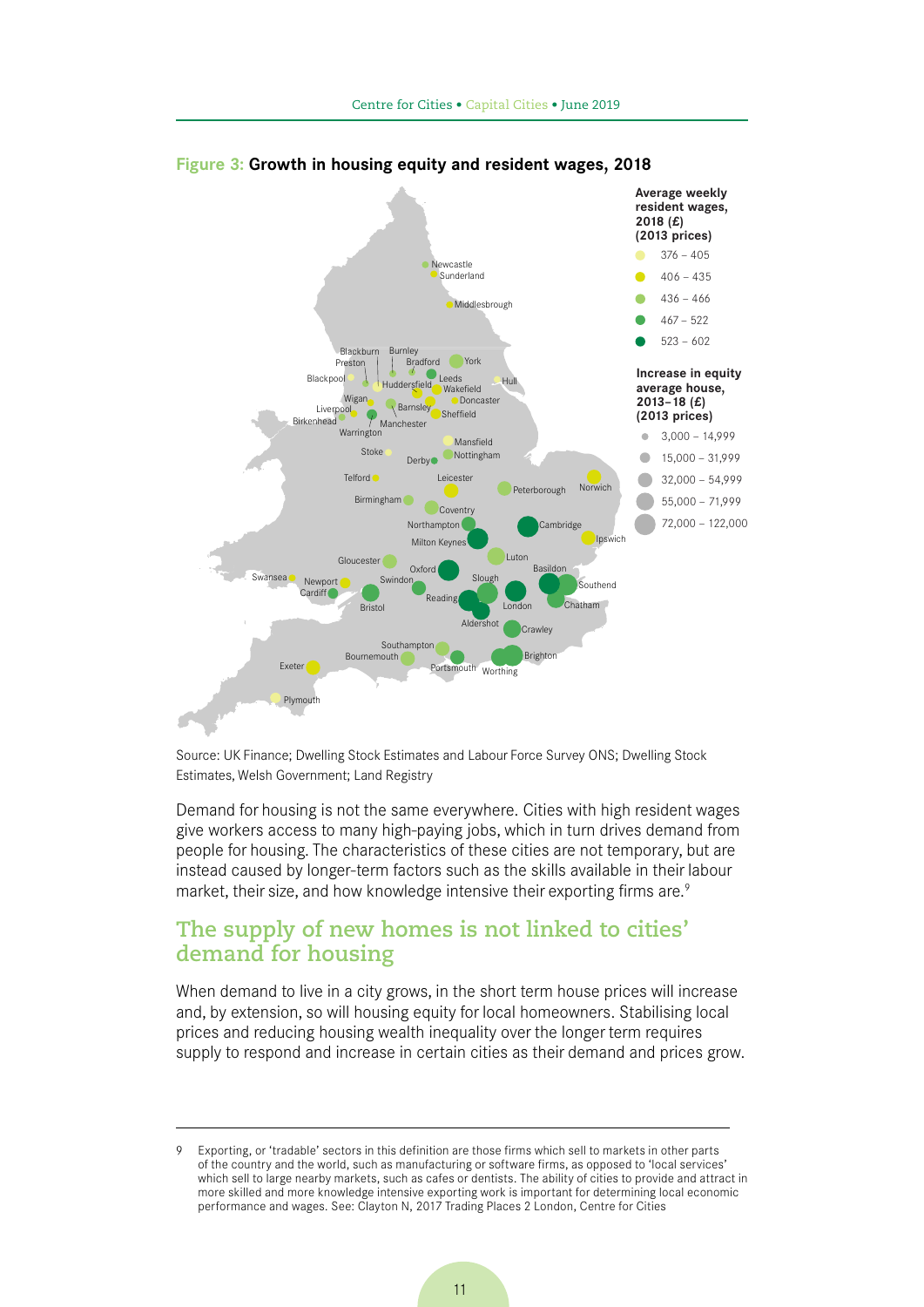Although demand for housing varies considerably across the country, the supply of new homes does not. It can be seen in [Figure 4](#page-13-0) that new housing from 2013 to 2018 has largely replicated the existing distribution of housing – 40 per cent of existing homes in 2013 were in the Greater South East, as were 45 per cent of all new homes from 2013 to 2018. But the Greater South East has seen 69 per cent of all of the growth in housing wealth in England and Wales since 2013, or £842 billion, because demand to live in the Greater South East is much higher than this supply.



<span id="page-13-0"></span>**Figure 4: The housing market in England and Wales**

Source: UK Finance; Dwelling Stock Estimates, ONS; Dwelling Stock Estimates, Welsh Government; Land Registry

The reason homeowners in the Greater South East capture this wealth is that, while demand is shaped by the performance of urban economies, the supply of new homes is not. Looking at [Figure 5](#page-14-0), it is clear that the strength of the local labour market bears no relationship to the amount of new homes that cities build. While cities with high wages and equity, like Cambridge and Milton Keynes, are building lots of new homes, others like Southend, Aldershot, and Brighton build far fewer than cities with lower resident wages like Wakefield or Telford.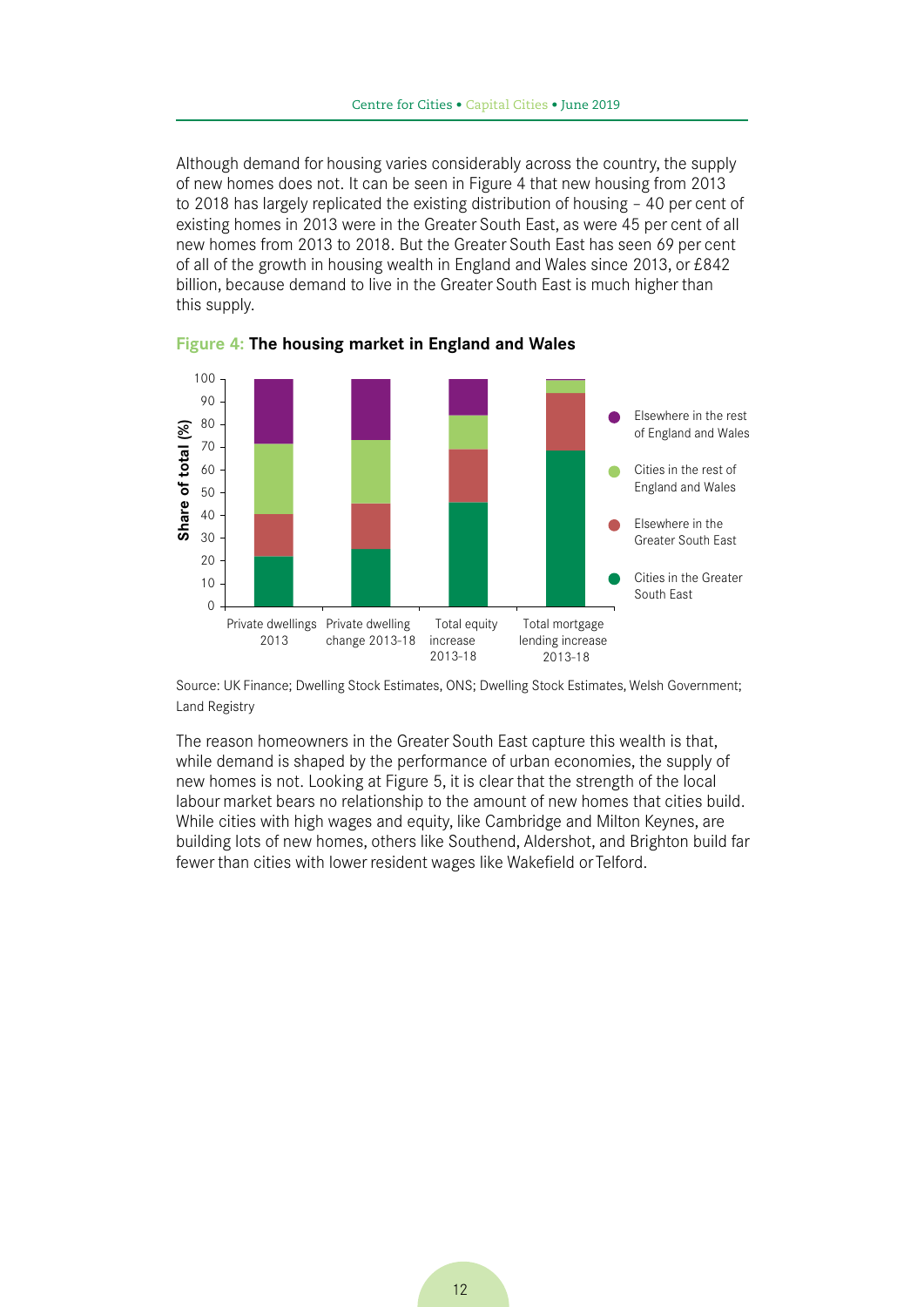

<span id="page-14-0"></span>**Figure 5: Housing supply and city economies**

Source: Dwelling Stock Estimates, Labour Force Survey ONS; Dwelling Stock Estimates, Welsh Government

Rather than being shaped by the factors that influence demand for housing, the supply of new homes in cities is unpredictable. The consequence of this is that supply struggles to adjust house prices downwards in these cities when demand grows. As a result, housing wealth in these cities with high resident wages grows far faster than in other cities, not just because of the strength of the local economy but also due to the scarcity of new homes.

#### **Finance has not driven these divergences in housing wealth**

A commonly heard explanation for the current state of housing affordability is that cheap finance and 'speculation' artificially boost demand.<sup>10</sup> The role of city economies in these arguments is typically overlooked.

If cheaper lending were the sole cause of increasingly-expensive housing then, as credit becomes cheaper nationally and globally due to British and US monetary policy, we would expect to see house prices and housing wealth grow everywhere in the UK at a similar rate.

Although this may have been the case before the global financial crisis in 2008-9, it has not been the case since. Prior to that crisis, Figure 6 shows that real house prices varied between cities, but that the rate of increase was roughly similar in cities across England and Wales. Since the global financial crisis, we have seen far more divergence. While cities with struggling economies like Hull have barely seen a recovery in real prices since 2009, cities with high resident wages like Brighton and Cambridge have experienced large increases to house prices and thereby housing wealth.

<sup>10</sup> For instance, see Blakeley, G. 2018, *On Borrowed Time: Finance and the UK's current account deficit*, London, IPPR; and Mulheirn, I. 2017 Is there really a housing shortage? Parts I-III, London, Medium.com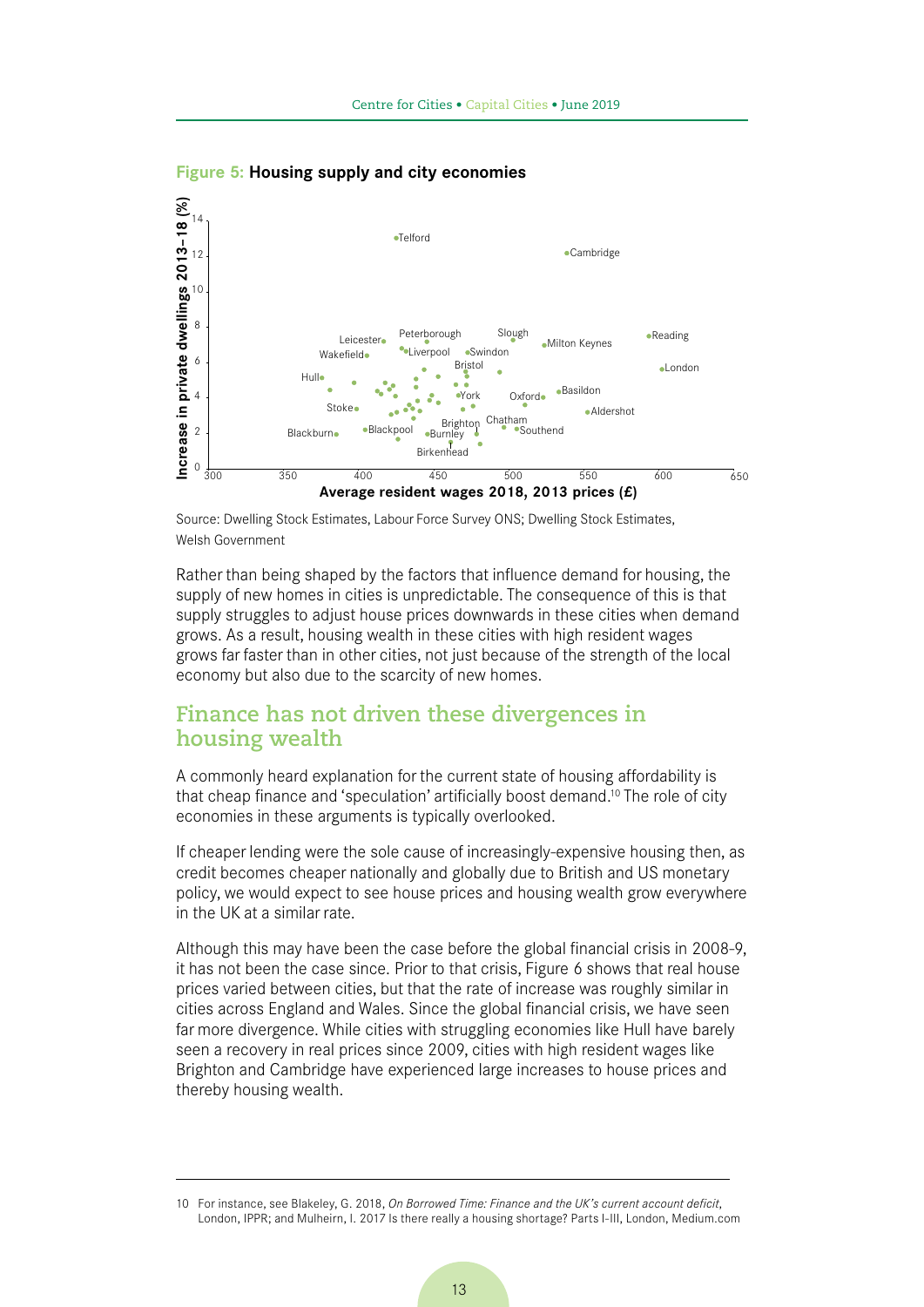

<span id="page-15-0"></span>**Figure 6: House prices across selected cities since 2003**

Source: Land Registry

This does not mean that house prices will rise forever in cities with high wages, as cyclical effects on prices still matter. In some expensive cities, it can be seen in [Figure 6](#page-15-0) that house price growth in real terms has stagnated or started to fall in the period from 2016 to 2018. But the large price increases seen in these cities cannot be solely cyclical, because they have diverged from other cities which have experienced similar cyclical conditions.

Rather than increasing demand across the entire economy, contemporary finance flows to cities with high housing demand. [Figure 7](#page-15-1) indicates that real net mortgage lending has increased the most from 2013 to 2018 in cities that have high resident wages, and therefore higher demand for housing.



<span id="page-15-1"></span>**Figure 7: Mortgage lending's association with the local economy**

Source: UK Finance; Labour Force Survey, ONS

Cheaper credit does play a role in increasing high house prices, and thereby housing wealth, in the short term as it can quickly increase demand while supply lags behind. But cities like Basildon, London, Reading and Slough, which have seen some of the largest increases in mortgage lending, also have some of the highest resident wages in the country and therefore high demand.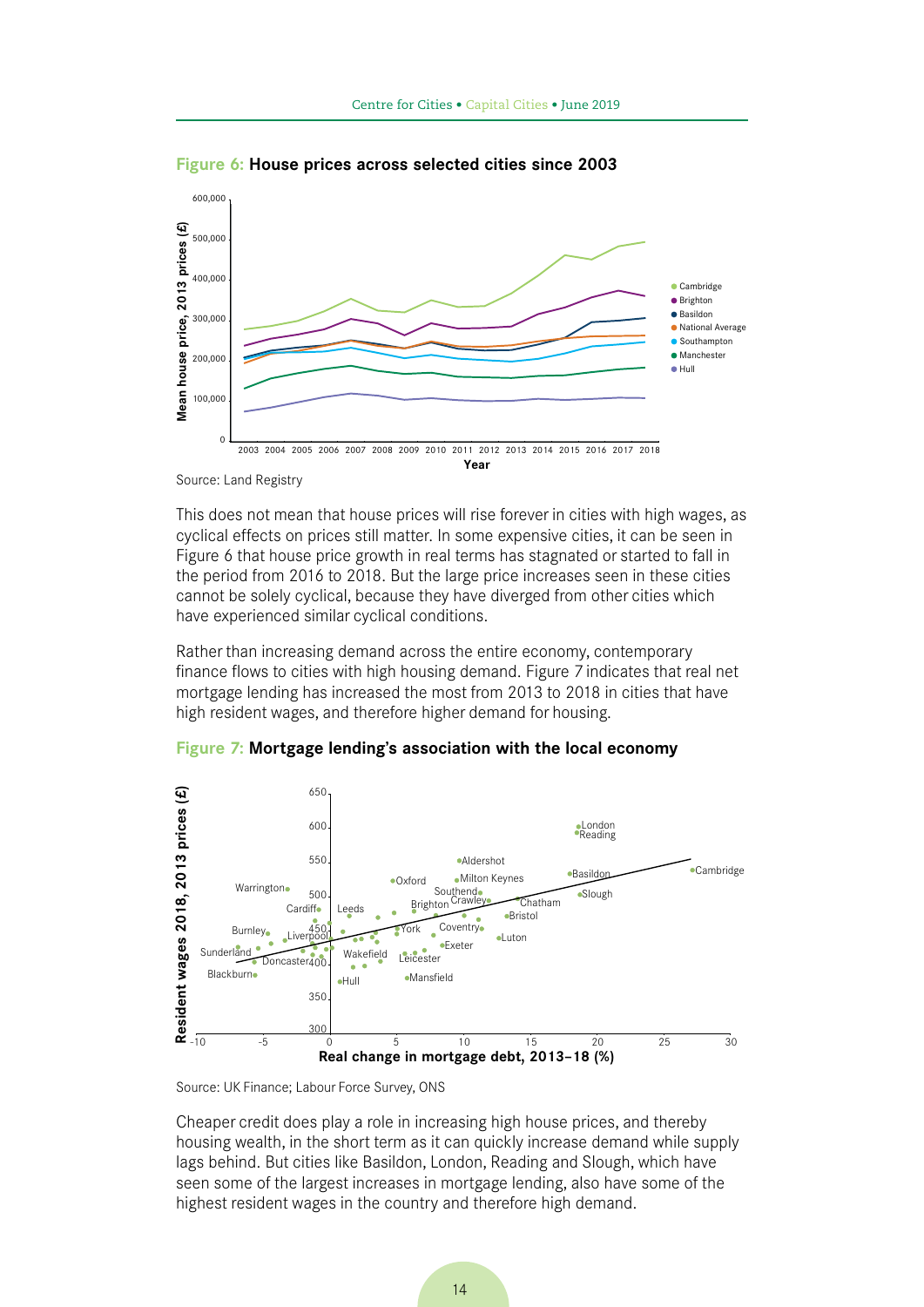In contrast, some cities with weaker economies and small increases in housing equity, such as Sunderland and Doncaster  $(E3,000$  and  $E5,000$  respectively), have seen their total mortgage lending fall. Housing wealth is not growing in these cities because demand is high, but partly because homeowners are paying down outstanding mortgage debt. In effect, these cities are still deleveraging from the global financial crisis.

City economies drive geographic patterns in mortgage lending and thereby credit's impact on house prices and wealth. Mortgage lending's association with resident wages means finance is amplifying housing demand specifically in cities with successful economies. But housing supply in these cities is unresponsive to changes in demand or prices. This increases the volatility of finance's influence on their house prices in the short term due to their exposure to sudden changes in the availability of lending. Cheaper lending then struggles to finance new supply and thereby reduce house prices and housing wealth in these cities in the longer term.

As the supply of housing in cities has no relationship to economic geography, this means that supply cannot respond to local demand for housing, even when lending becomes cheaper. This creates structural housing shortages in cities with high wages, with negative consequences for housing costs, financial stability, and wealth inequality.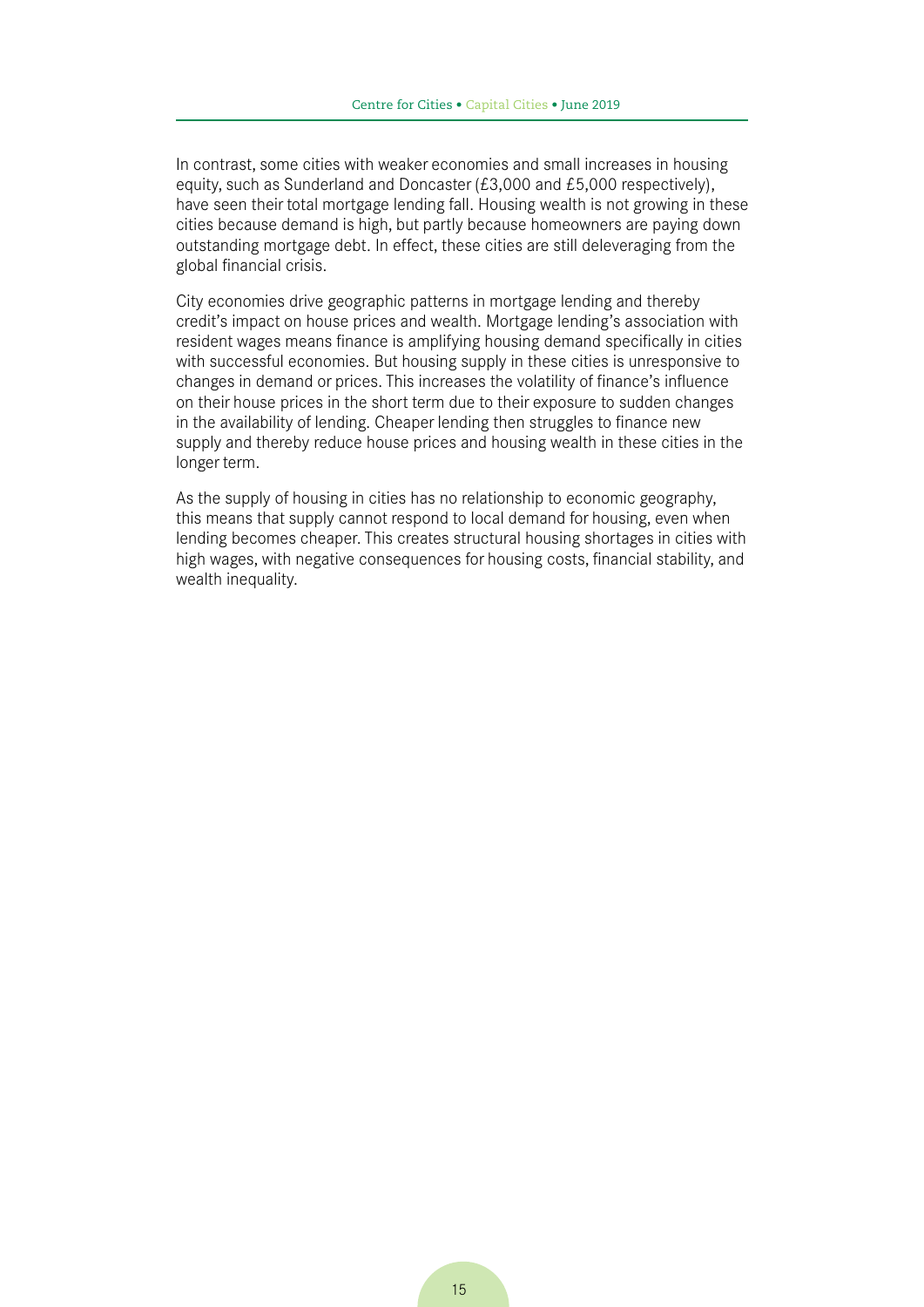

The outcomes above have distributional impacts. Specifically, they redirect wealth to the owners of homes in high-demand cities. This not only increases inequality between homeowners in different cities, but it also increases housing costs for renters in those expensive cities.

#### **Housing shortages in expensive cities worsen inequality between homeowners in the North and South**

Provided they are not in negative equity, homeowners all possess some housing wealth. For example, homeowners in Brighton and Hull each have considerable housing wealth – on average £300,000 and £73,000 per house in 2018 respectively. This wealth can grow in two ways. Either mortgaged households can pay off their mortgage, or the price of their house can increase.

Homeowners experience a 'forced saving' effect when they consume housing by paying off their mortgage as they are building up their housing equity.<sup>11</sup> And owning a house acts as a savings vehicle. This applies to all mortgaged homeowners who are not on an interest-only mortgage (with the size of this forced saving being larger in places where housing is more expensive).

In contrast, homeowners in successful city economies are not just experiencing the forced saving effect by paying down their mortgages, they are also seeing the price of their house increase because housing supply in expensive cities bears no relationship to local demand. This scarcity is inflating the value of their asset, gifting them an increase in wealth.

As a result, housing shortages in the Greater South East make regional inequality between homeowners worse. If supply was able to respond to price signals and increases in expensive cities, then housing wealth for homeowners in expensive cities would stabilise. Slower price growth in expensive cities would reduce growing inequality between homeowners in these cities and the rest of the country.

<sup>11</sup> Schuetz, J. 2019, *Renting the American Dream: Why home ownership shouldn't be a prerequisite for middle-class financial security,* Washington D.C*.*, Brookings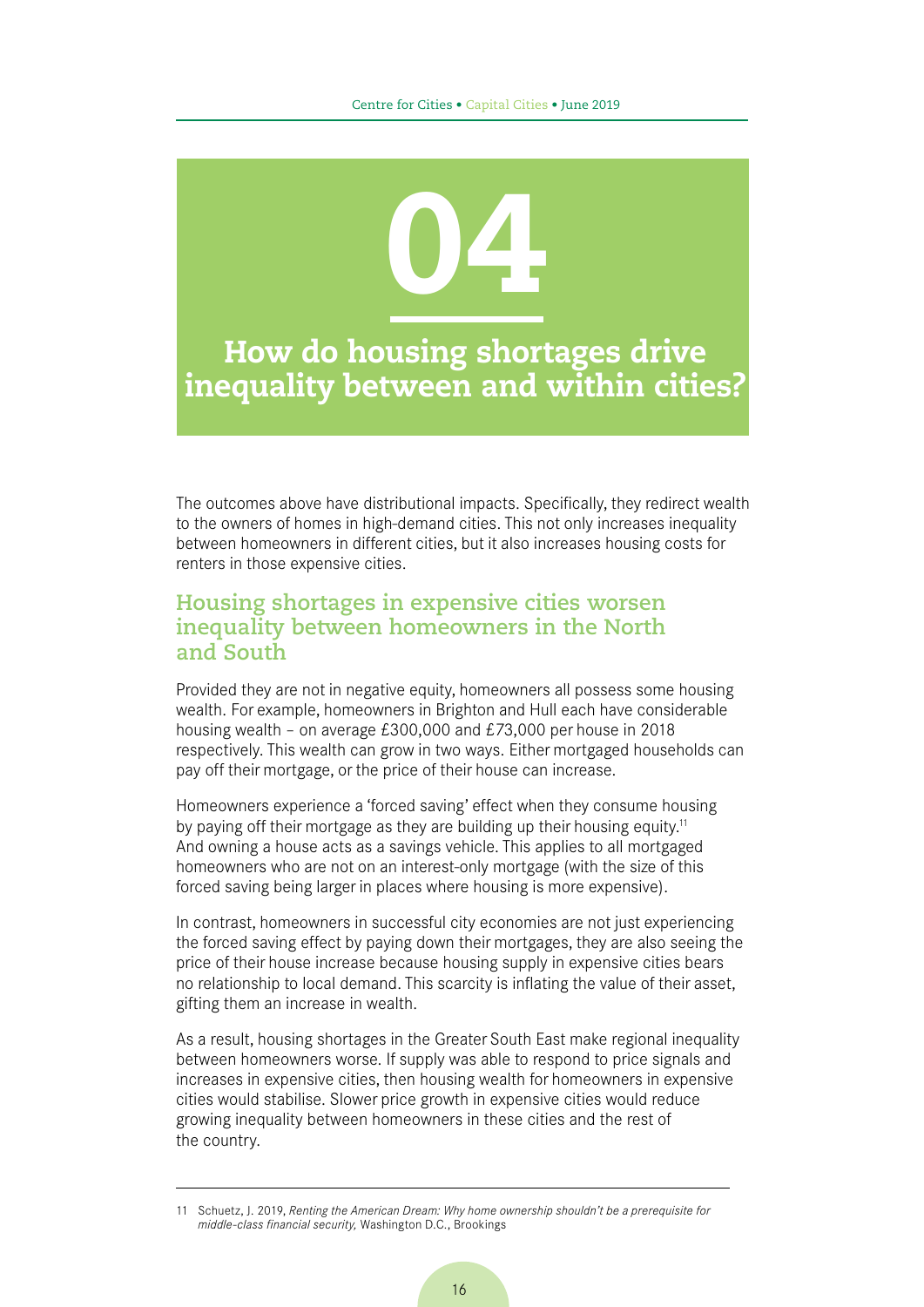### **Housing shortages sharpen inequality for renters, who tend to be younger**

Growth in homeowners' wealth is linked with rising rents. [Figure 8](#page-18-0) shows that growth in average housing wealth in cities is associated with growth in cities' rents. This means that renters in cities with rapid rent growth are not just becoming poorer relative to their landlords, but that they are becoming poorer relative to their homeowning neighbours. Not only do these homeowners have a hedge against the increasing housing costs that renters are facing in the city, but they are also pulling away from renters thanks to the rapid growth in their housing equity.



#### <span id="page-18-0"></span>**Figure 8: Rents' relationship to housing wealth**

Source: UK Finance; Rents ONS; Land Registry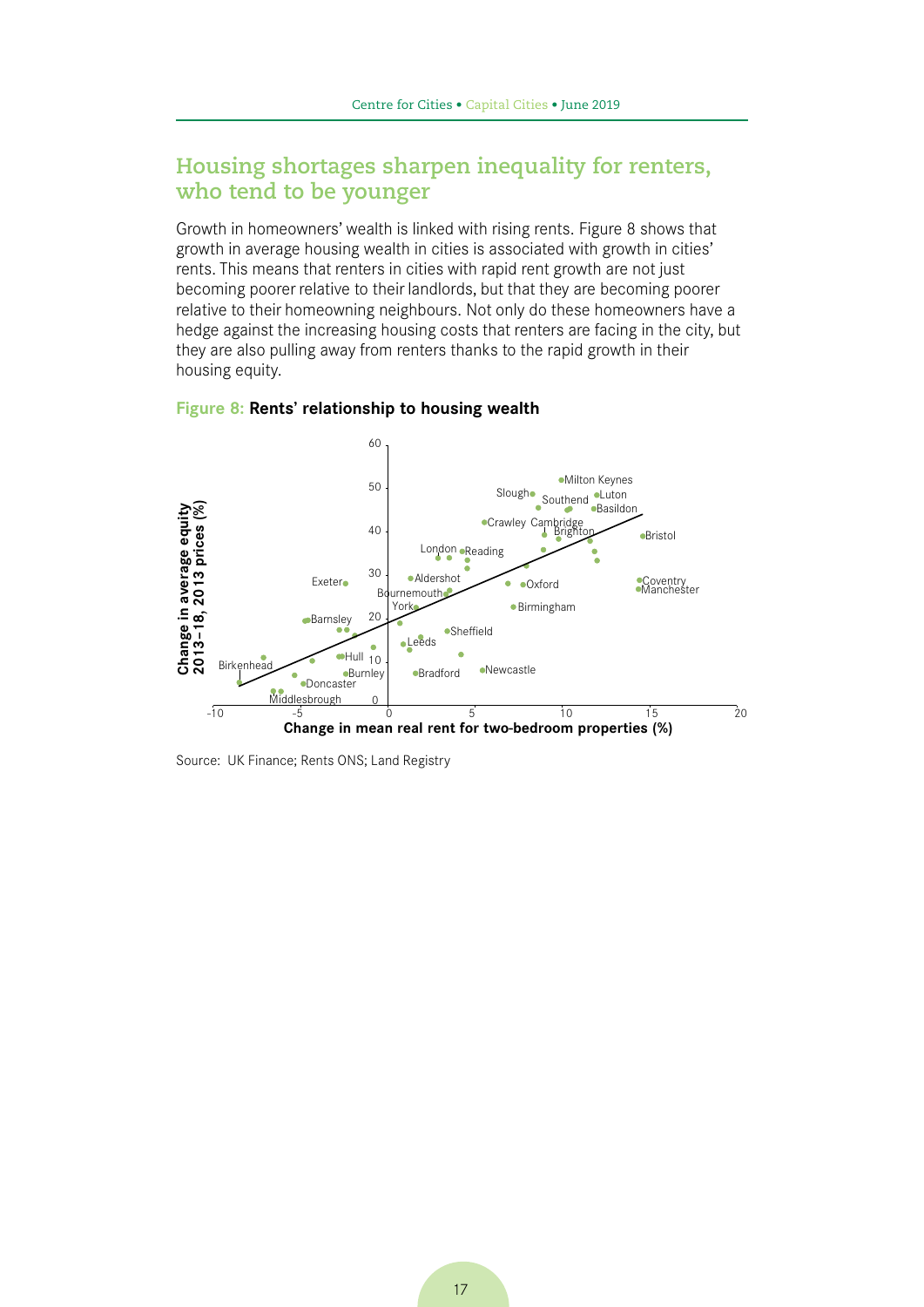**Due to the connections between high housing wealth, rents, and wages, renters face a dilemma**. Either they can earn high wages but pay higher rents and face expensive home ownership in productive cities, or they can experience lower rents and cheaper home ownership in return for lower wages in cities with weaker economies and slower housing equity growth. Regardless of what they choose, renters in 2019 find it difficult to build wealth due to rising rents, even if they try to invest in an alternative asset class like equities or bonds.

These costs of higher rents and decreased housing affordability in high-income cities fall mostly on younger households. [Figure 9](#page-20-0) shows how the differences in home ownership across England and Wales are driven by the under-50s, with more expensive and higher-wage cities in the Greater South East tending to have lower home ownership for such households. In contrast, there is no relationship between local economies and home ownership for people aged 50 or older, as they are likely to own a home wherever they live.<sup>12</sup>

<sup>12</sup> At the time of the Census in 2011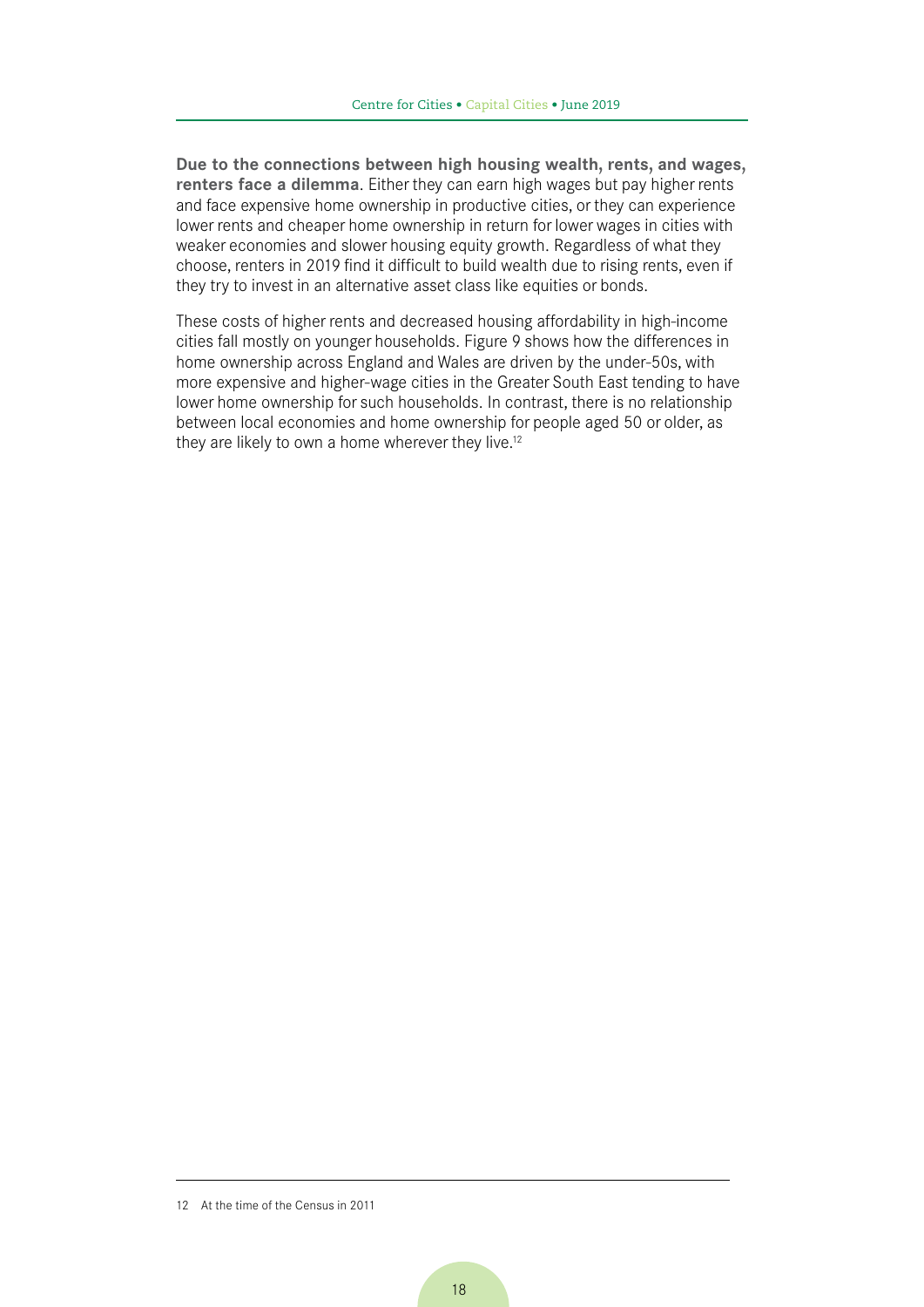

<span id="page-20-0"></span>**Figure 9: Home ownership for under-50s as a share of those in private housing, 2011**

Source: ONS Census 2011

Across all cities, home ownership as a share of private housing is higher for people aged 50 or over than it is for those who are younger. While the highest home ownership rate in private housing for under-50s in 2011 was 77 per cent in Basildon, the lowest home ownership rate for 50+ households was 84 per cent in Blackpool. This is not an effect driven by ageing alone so much as a difference in home ownership between generational cohorts.<sup>13</sup>

As a result, Britain's use of housing to build wealth drives inequality across the generations. Even though housing wealth is driven primarily by a local economy's ability to provide high-paid work, the economic benefits of cities with high wages

<sup>13</sup> Corlett A. and Judge L., 2017, *Home Affront: housing across the generations,* London, Resolution Foundation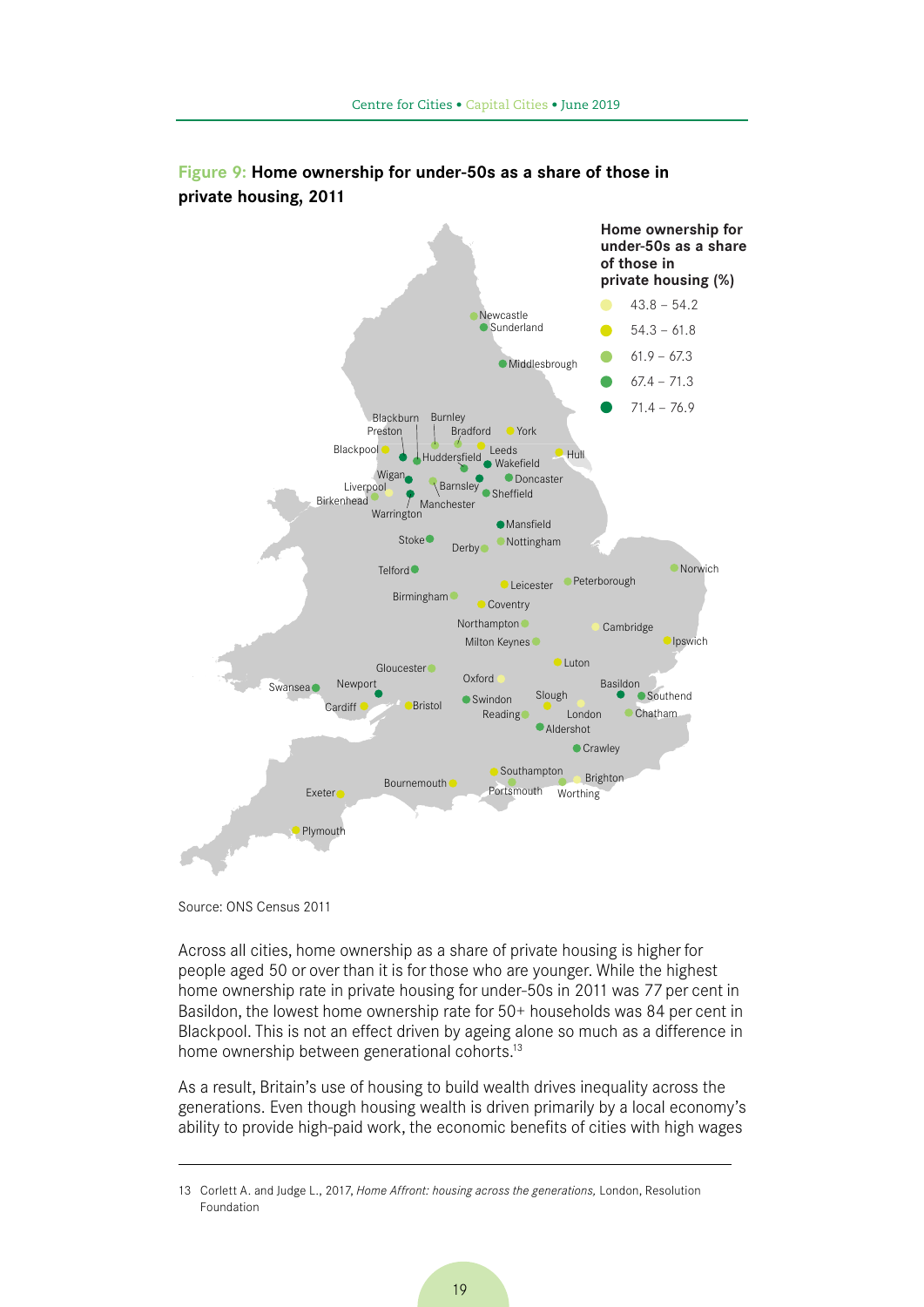are not being fully retained by renting households in work. Rather, they are flowing to homeowners, many of whom are retired and outside the labour market. For these renters to see more of the benefits of their cities' high average wages, the city's supply of housing would need to be more sensitive to demand, and equity growth for homeowners would need to slow.

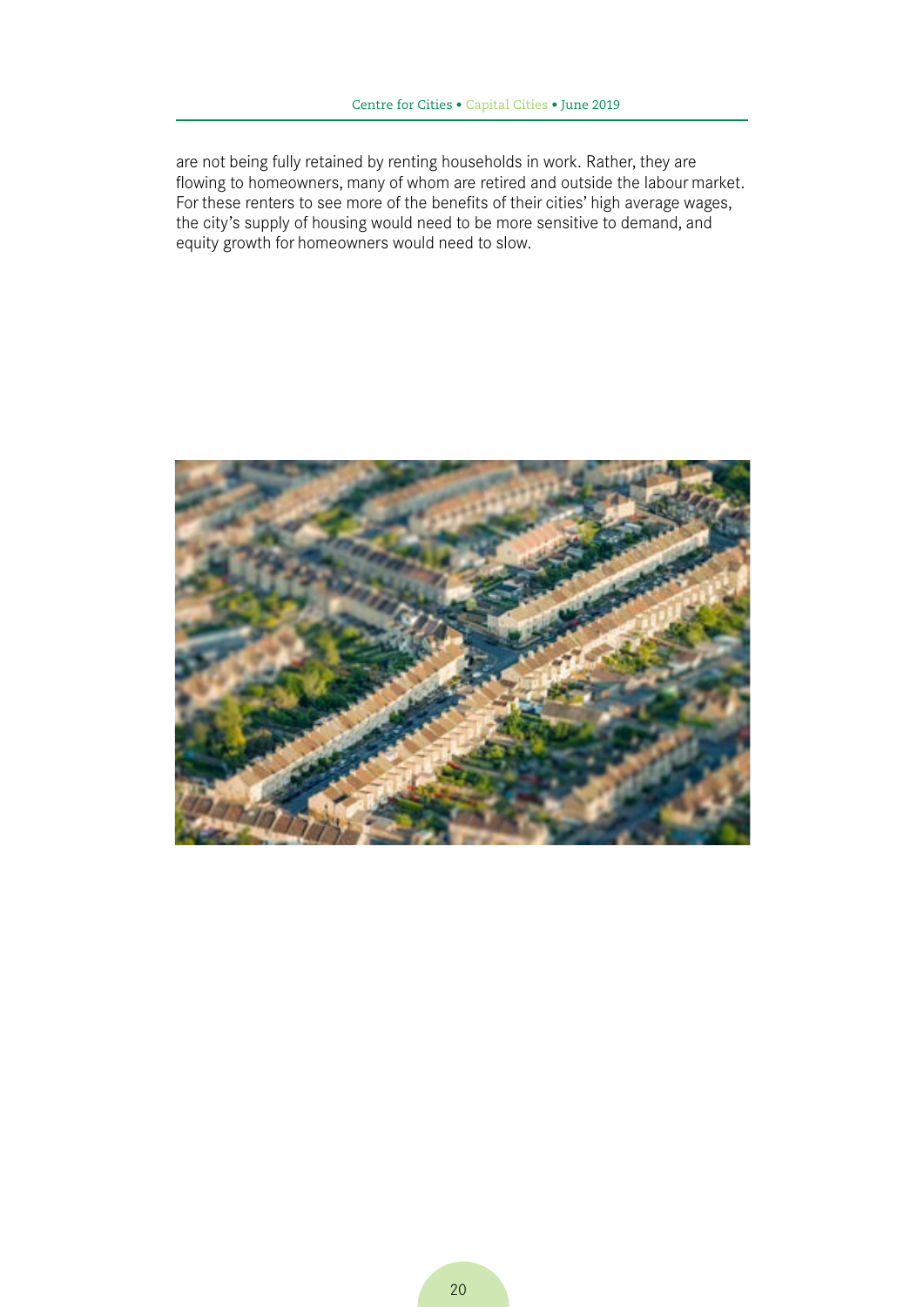

Although policies such as social housing and housing benefit mitigate the costs of housing shortages to low-income households across cities, other government policies contribute to, and deepen, inequality. These policies do not currently take into account the role of urban economies and shortages in shaping housing wealth, and, as such, struggle to achieve the competing objectives of both inexpensive housing costs and growing housing wealth for homeowners.

### **The planning system creates housing shortages**

**The housing shortages shown above are ultimately caused by how the English and Welsh planning systems ration land for development in and around cities.14** Measures such as the green belt, conservation areas, sightlines and height limits in cities, and the control of development through the planning permission system all decouple the supply of housing from local demand and its price signals, as evidenced earlier in [Figure 4](#page-13-0) and [Figure 5.](#page-14-0)

The result is predictable in that the point of these policies is to reduce development, but the effect is to make the future supply of housing unpredictable and unresponsive to demand for new housing. Requiring every development to receive an explicit 'yes' from the local authority through planning permission means supply is capped at the rate at which the local authority grants permissions.

The objective of the planning system should be to provide public goods and reduce negative externalities, not to reduce development. Enhancing urban mobility as cities grow, connecting new homes and employment spaces with existing infrastructure, and identifying changing demand for public services are all some of the crucial responsibilities planning has within local economies. These can all be achieved under a planning system in which the supply of housing is more responsive to local demand.

<sup>14</sup> The UK is unusually restrictive in how it regulates land use compared to other countries. See e.g. Hilber C. and Vermeulen W., 2012, *The Impact of Supply Constraints on House Prices in England*, London SERC LSE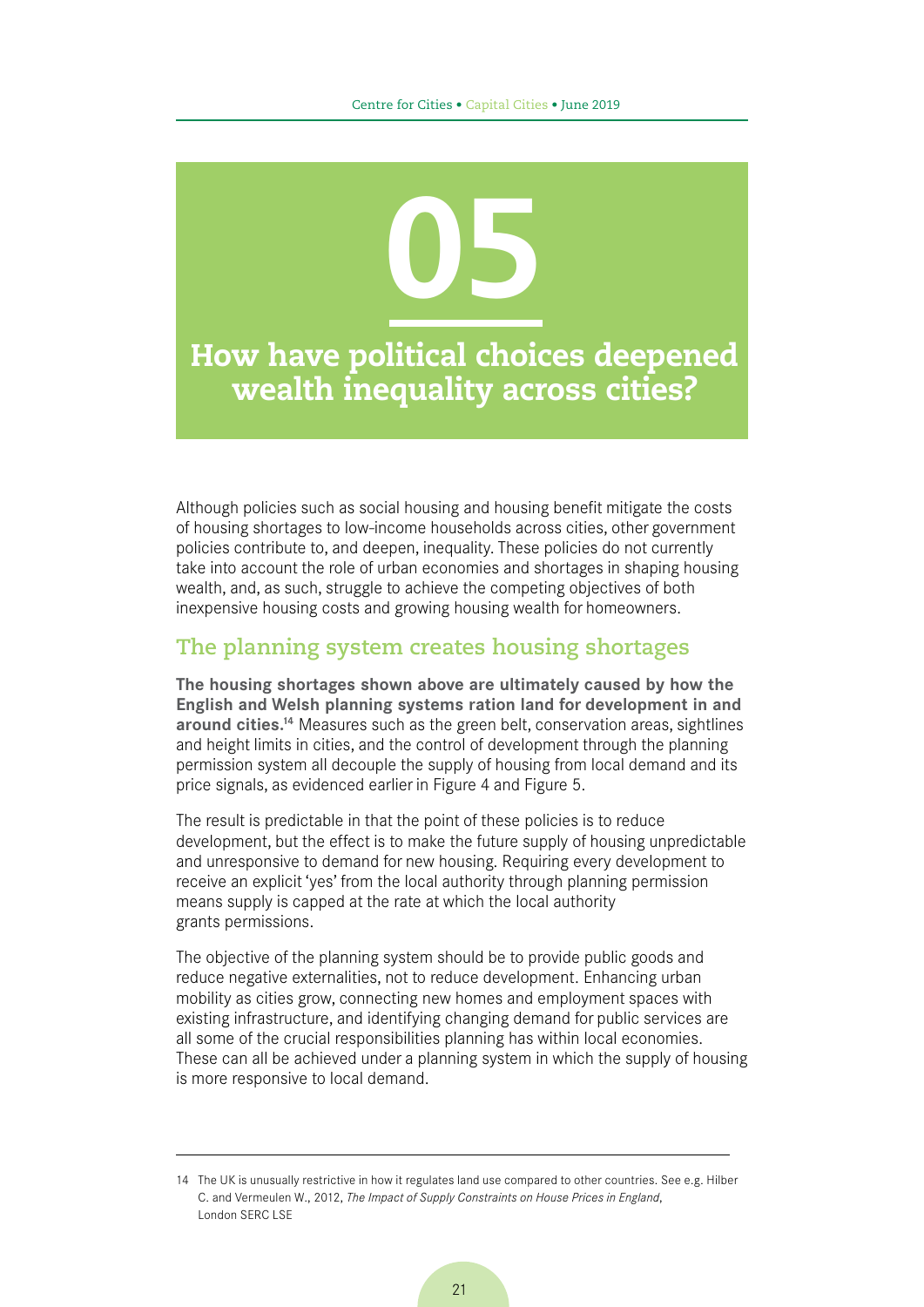**When controls on development have been reduced, supply has been driven by demand.** The 2013 introduction of Permitted Development Rights (PDR) to allow offices to be converted into housing without local authority planning permission saw housing supply increase in expensive cities.

From 2015 to 2017, 48 per cent of all new housing in Crawley was delivered through PDR office conversions, as was 35 per cent in Basildon and 34 per cent in Slough. In contrast, in much more affordable cities like Wigan, Liverpool, Blackburn, and Hull, zero homes were supplied through PDR.15

Relaxing the requirements for planning permission allowed new supply in PDR to be driven by local demand, which ensured new homes were concentrated in the cities where they were needed most. But because PDR conversions are limited to a narrow set of circumstances, supply remains decoupled from demand for every other kind of development. Aspects of PDR, including its use of office stock, the size and quality of the new homes permitted, have been controversial.<sup>16</sup> These issues with PDR relate to the building regulations linked to this specific policy. Existing building regulations could be retained even as the planning system's rationing of land use is reformed.

**The combination of severe rationing of new supply with private home ownership and free-flowing capital is costly.** State controls on private development means we have all of the volatility of capitalism without its productive potential. In cities with successful economies, due to controls on new supply, planning policy gives large increases in housing wealth to homeowners.

#### **Policy supports homeowners, not home ownership**

Another factor shaping housing wealth is the strong preference in the UK for home ownership over private renting, increasing demand for housing as an asset and therefore for housing wealth. Some reasons for this are perhaps cultural, but increasing home ownership is a widely-shared political objective. A number of government policies, therefore, privilege home ownership as a way to consume housing.

These include flagship policies such as Right to Buy and Help to Buy. Others that have received less attention include the stamp duty exemption for first time buyers; the exemption for capital gains tax on domiciled properties; and council tax valuations remaining at 1991 levels in England are all ways in which home ownership is subsidised by the state. These policies have been justified by successive governments partly because home ownership is seen as a pathway to wealth.

Not only does housing wealth accumulate in ways that sharpen inequality, these subsidies for homeowners have also failed to increase home ownership. Despite the introduction of these policies since the Thatcher government, home ownership as a share of private housing has fallen in every city in England and Wales since 1981, as [Figure 10](#page-24-0) shows. Similar patterns have also been observed in the US<sup>17</sup>

<sup>15</sup> McDonald R. and Bessis H., 2018 *City Space Race,* London, Centre for Cities

<sup>16</sup> McDonald R. and Bessis H., 2018 *City Space Race,* London, Centre for Cities

<sup>17</sup> Emmons W., Kent A. and Ricketts L., 2018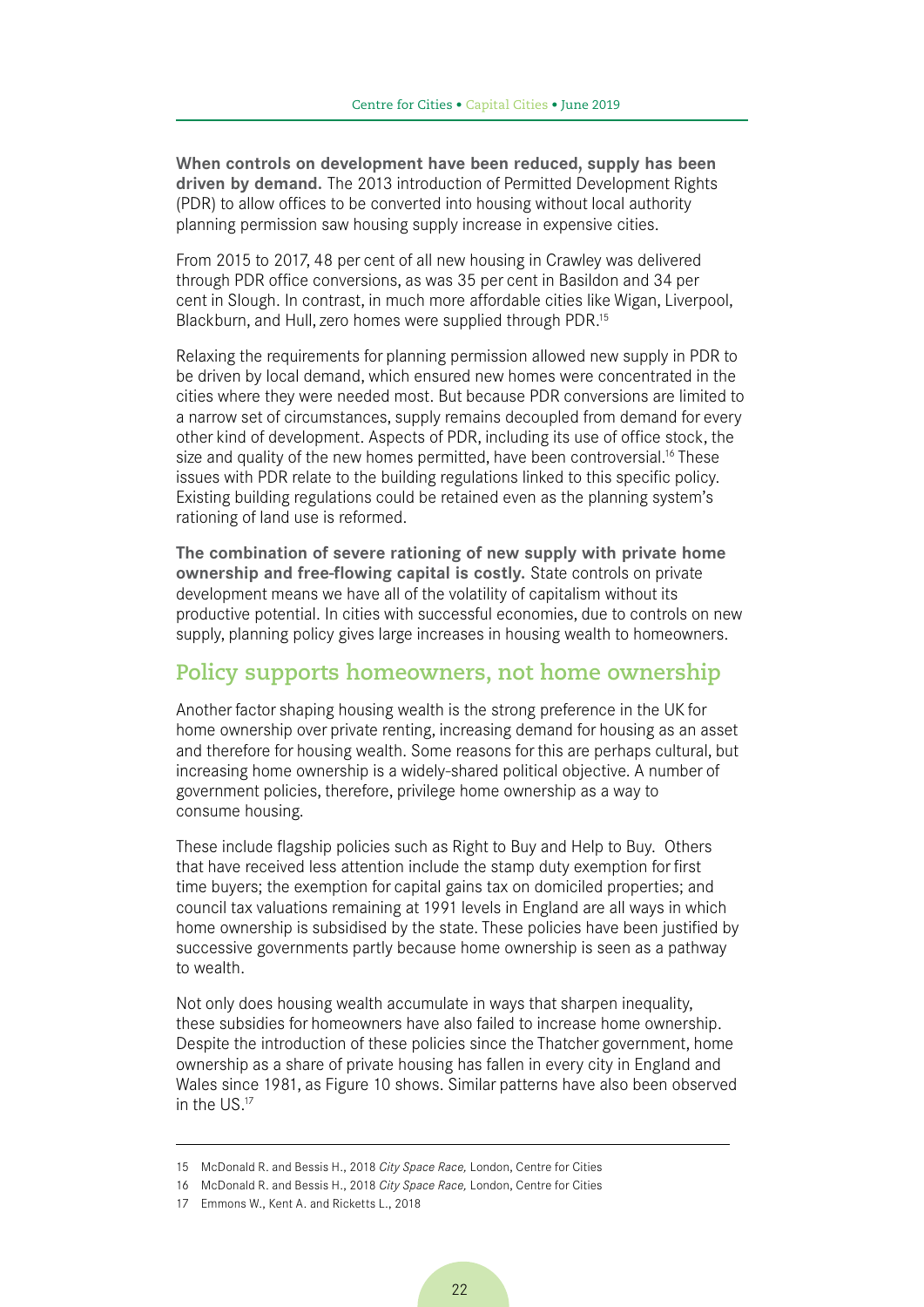

#### <span id="page-24-0"></span>**Figure 10: Change in home ownership as a share of private housing, 1981 to 2011**

Falling home ownership is not necessarily a bad thing. Households will always want varying amounts of flexibility and control when deciding whether to rent or buy but falling home ownership means Government policies to support home ownership are not achieving their objective.

These policies have struggled to increase home ownership because they do not address the primary barrier to housing affordability – a shortage of housing in cities with high wages. Rather than supporting home ownership, these policies mostly increase housing wealth by further inflating demand.

Source: ONS Census 1981, 2011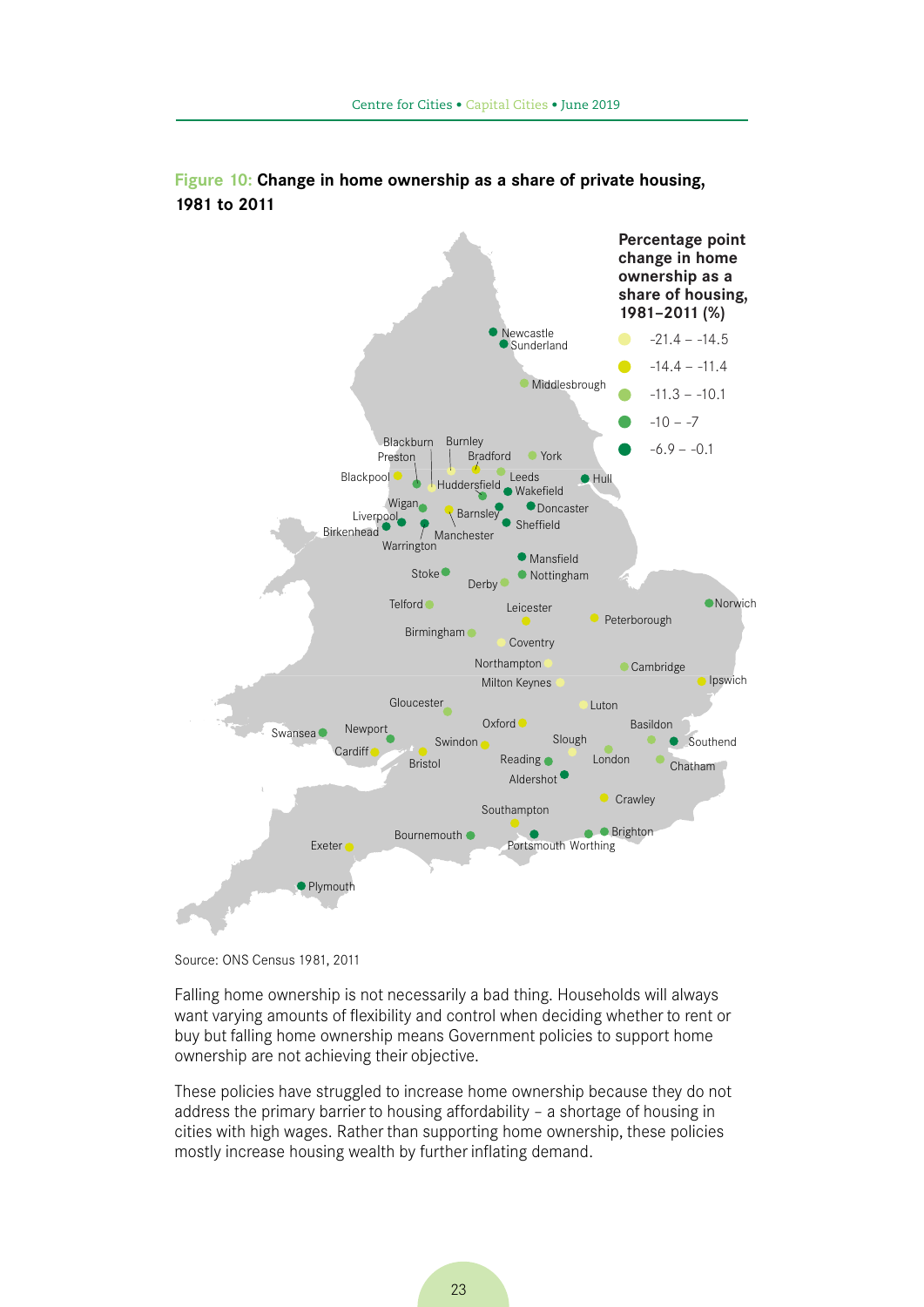**Policy should aim to treat private renting and home ownership neutrally.** Policy support for private renters appears to be improving - the Government has abolished tenant fees and announced that Section 21 'no-fault' evictions will be repealed. This should be matched with reform to the existing range of subsidies for homeowners to reduce inequality in housing wealth.

#### **Homeowners use the planning system to block new homes and make inequality worse**

An important feature of the planning system is the power it grants existing residents to influence housing supply through consultations into local plans and individual developments. Since the Skeffington Report in 1969, the planning system has increasingly tried to build support for new homes by providing more opportunities for public comment on services, infrastructure and design. These reforms, most recently in the Localism Act, have tried to build legitimacy for the planning system and reduce local opposition to new homes.

Unfortunately, these reforms have made wealth inequality worse by separating the supply of new homes from demand and contributing to housing shortages. By having consultations at every stage of the process, from the local plan through to the granting of individual permissions, the planning system gives existing homeowners the ability to protect their housing equity by campaigning against new homes.

**When successful, these Nimby campaigns to reduce local housing supply increase the wealth of existing homes.** Campaigners put pressure on local politicians and planners to build as little housing nearby as possible. By preventing new homes in areas of high demand, the value of their existing homes rises due to their scarcity. Local and national media then frequently report on these campaigns to reduce the supply of new homes without considering their impact on inequality.<sup>18</sup>

Sometimes the objections to new homes from Nimby campaigns stress issues such as congestion, public services, and the character of the local neighbourhood. But wealth inequality grows regardless of the stated aims of activists. While there may be issues with infrastructure and services that are associated with new supply, they are usually surmountable and can be resolved with good urban and transport planning.

The core problem is that although the planning system goes to great lengths to incorporate the views of existing residents, who generally want housing supply to fall, the interests of future residents and renters are under-represented in the planning process. British homeowners are more likely to oppose new homes in their neighbourhood, and evidence from the US suggests those who attend planning meetings are more likely to be homeowners and have unrepresentative ,

<sup>18</sup> For instance, see: Collier Row residents 'disgusted' at proposal to build new homes at the back of their flats being granted https://www.romfordrecorder.co.uk/news/collier-row-residents-disgustedat-proposal-to-build-new-homes-at-the-back-of-their-flats-being-granted-1-4948638; Residents in Appleton step up opposition to homes in Plough pub garden https://www.oxfordtimes.co.uk/ news/17253502.residents-in-appleton-step-up-opposition-to-homes-in-plough-pub-garden/ Horrified residents set out raft of reasons why new homes should not be built in Bebside https://www. chroniclelive.co.uk/news/north-east-news/horrified-residents-set-out-raft-15997176; Mongewell expansion plans opposed https://www.bbc.co.uk/news/uk-england-oxfordshire-19068879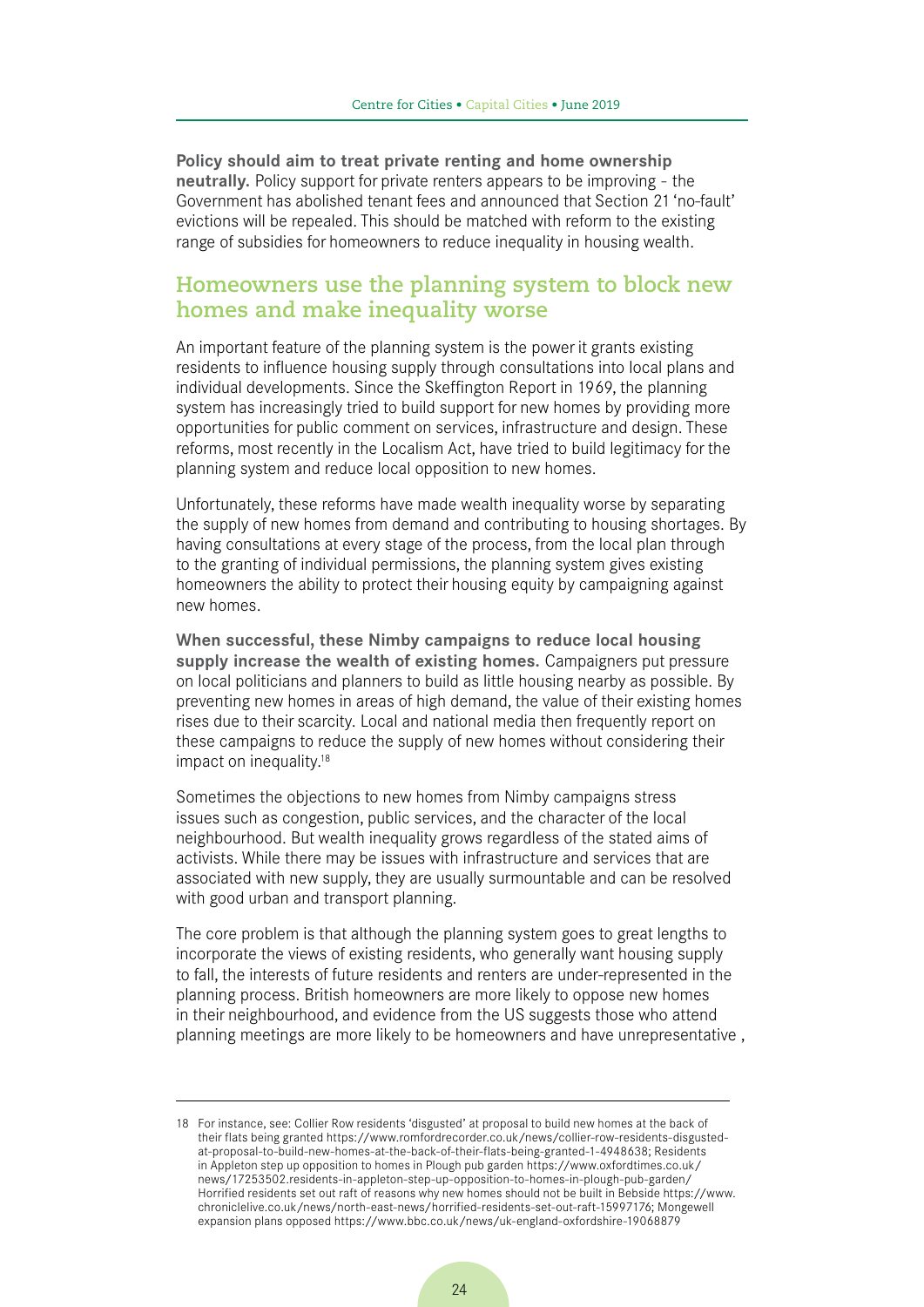minority objections towards new supply.<sup>19</sup> Importantly, this is not just a selection problem and would not be solved by "juries" of local residents.20

**Rather, the issue is that allowing considerable and continuous input from existing residents disconnects housing supply from demand by ratcheting down the number of new homes that are built.** For the planning system to represent the interests of people who do not currently reside in a community but who would if more homes were built, existing homeowners' power to depress the supply of new homes at the local level must be reduced.

This would require a greater role for national government in representing the interests of future residents of places within the planning system. The input of current residents clearly has a place in the planning system but it should be in the creation of the initial plan, rather than with every single development that is proposed.

#### **Higher rates of 'affordable housing' cannot address wealth inequality because their objective is not to slow growth in housing wealth**

The political debate on housing and redistribution focuses frequently on how to redistribute new supply, whether through social- or cross-subsidised 'affordable' housing. The reality is that new supply is currently a very small amount of all homes. All of the housing added in cities from 2013 to 2018 amounts to just 4.4 per cent of 2018's urban stock. It is not plausible to achieve significant reductions in wealth inequality across all of society by redistributing a fraction of a fraction of existing stock alone.

Furthermore, the objective of social housing and affordable housing is to make housing cheaper for the people who live in them, not to address housing wealth inequality as a whole. Both policy ideas would encounter problems if they tried to build sufficent numbers of new homes to address local housing shortages and cause growth in housing wealth to slow.

Cross-subsidy from private development for affordable housing requires private developers to make a profit for the subsidy to exist. If enough affordable housing was built such that development was no longer profitable, private developers would no longer build and create the subsidy. Similar issues face social housing, and it is not clear that the Government could build so much housing that the value of its own newly-built assets falls.

**The priority for any agenda to mitigate wealth inequality should be ending local housing shortages.** The central political choice of housing redistribution is not how to make a small fraction of new supply cheaper, but how to reduce controls on development in high-demand cities to make all housing cheaper.

<sup>19</sup> MCHLG 2018, 'Public attitudes to house building: Findings from the 2017 British Social Attitudes survey', London; and Einstein K.L., Palmer M. and Glick D., 'Who Participates in Local Government? Evidence from Meeting Minutes' Perspectives on Politics 17(1) pp. 28-46

<sup>20</sup> Monbiot G. et al, 2019, Land for the Many London, the Labour Party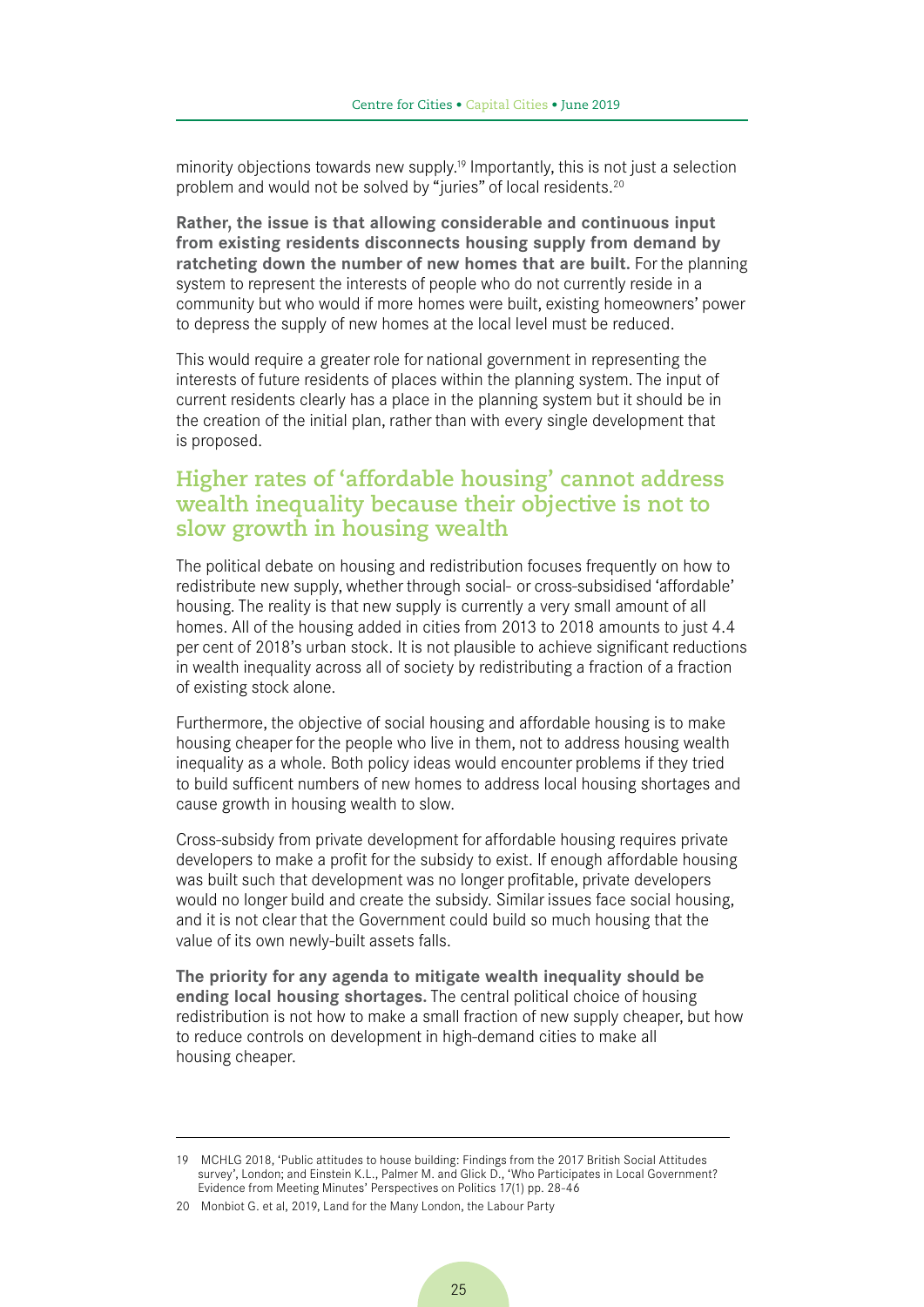#### **Monetary policy choices are not responsible for housing wealth inequality, but housing shortages increase structural risk in finance**

Cyclically cheaper credit has always increased demand for housing and increased house prices. The structural problem the UK and other countries with urban housing shortages face is that historically cheap finance has been unable to increase the supply of housing in cities where demand is high because of the rationing of land through the planning system.

This exacerbates housing bubbles in the short term.<sup>21</sup> It also means that the ability of temporary investment bubbles in real estate to permanently increase the amount of housing and in the long run reduce house price growth in expensive cities is limited.<sup>22</sup>

This reinforces patterns of wealth inequality across the country and disrupts the financial system and the wider economy. For example, homeowners in expensive cities like London use borrowing to maximise their exposure to risk to try to capture as much of the equity gain from shortages as possible, regardless of when they buy in the real estate business cycle.<sup>23</sup> Evidence also suggests that, during downturns in weaker local economies, inequality in housing equity reduces the positive impact of a reduction in interest rates by a central bank.<sup>24</sup>

**Housing shortages in cities means policy has traded away cyclical risk in real estate for structural risk.** Rather than having cyclical and local booms and busts in real estate, where risk falls upon developers and house buyers, the inability of cheaper credit to increase local supply when demand is high encourages aggressive approaches to risk by households and widens wealth divides across the country. In the event of a severe property downturn, highly-leveraged households lose out, but prices would not correct fully across cities because not enough housing will have been built in the cities with high wages and the greatest prices increases. This is exactly what was seen in London and other high demand cities after the house price crash of 2007 – as Figure 6 showed, house prices in the capital are way above their pre-recession peak.

Financial regulation and monetary policy cannot be subordinate to housing policy, especially as financial conditions are increasingly determined by globalised financial flows. To be blunt, the US Federal Reserve is not going to effectively set global monetary policy to correct for the failures of UK housing policy. Instead, to reduce volatility and inequality, housing supply has to be responsive to these global conditions.

<sup>21</sup> Glaeser E., Gyourko J. and Saiz A., 2008 Housing supply and housing bubbles Harvard University, Journal of Urban Economics

<sup>22</sup> On how investment bubbles permanently increase the capital stock, see: Miao J. and Wang P., 2018 Asset Bubbles and Credit Constraints, Pittsburgh PA, American Economic Review, 108 (9): 2590-2628. For an application of this approach to real estate see: Emmons, W., Kent, A., Ricketts, L, 2018

<sup>23</sup> Benetton M., Bracke P., Cocco J. and Garbarino N., 2019 Housing consumption and investment: evidence from shared equity mortgages, London, Bank of England. For a brief discussion see: Bentley D., 2019 Homebuyers have an aversion to equity loans – which might worry us all London, Civitas

<sup>24</sup> Beraja M., Fuster A., Hurst E. and Vavra J., 2018 Regional Heterogeneity and Monetary Policy, Cambridge MA, NBER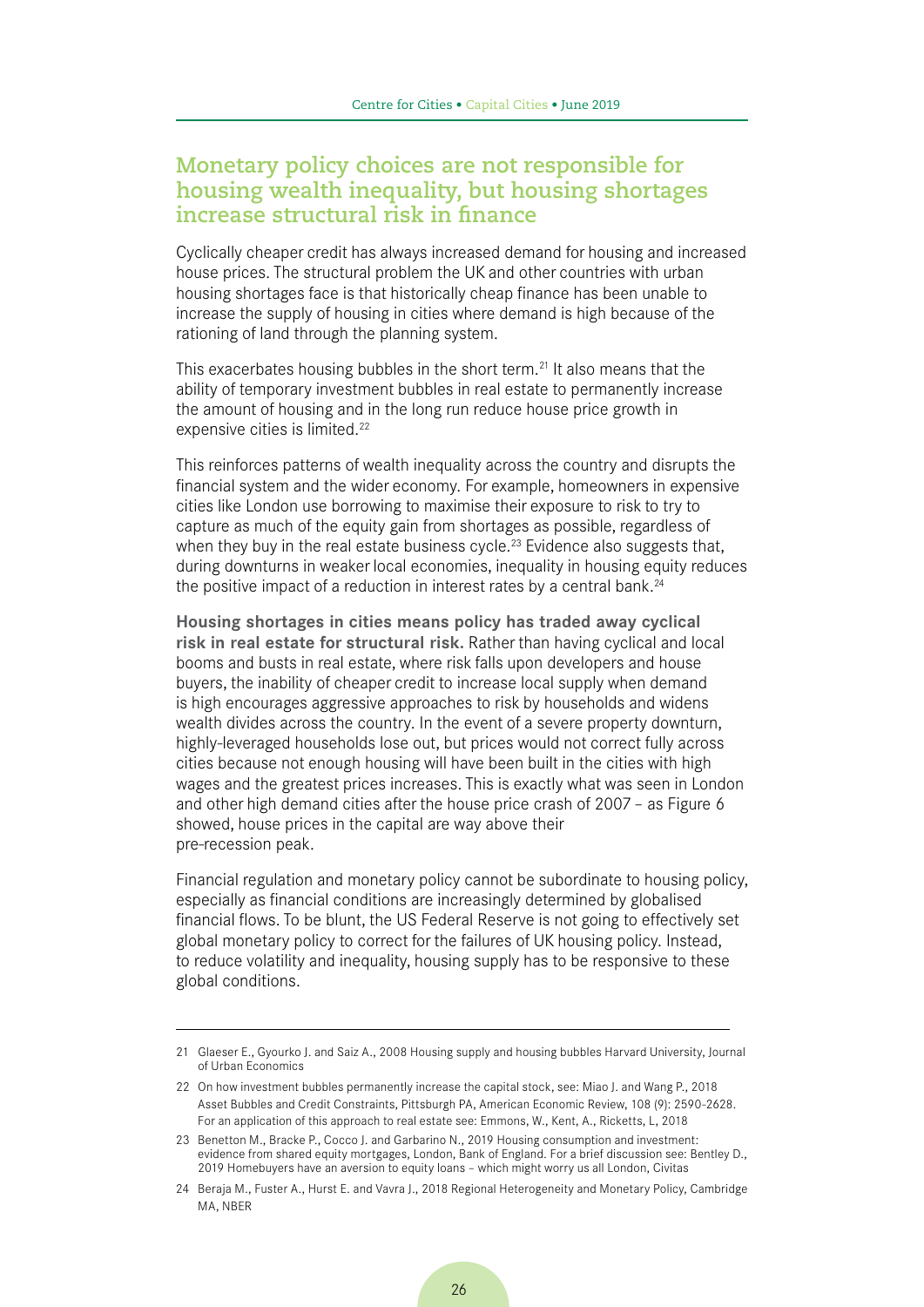**Crucially, this means that work to reform finance and reduce systemic risk will not be complete unless it considers how residential lending should link with economic geography.** Reducing volatility in the financial system and reducing wealth inequality requires the planning system to be able to supply new housing in cities with high demand for housing.

In addition, it is possible that any solution to the housing shortage would require a change in macroeconomic policy to support a shift towards saving in other assets that do not give returns based on the performance of the local labour market<sup>25</sup>

Some commentators and policymakers have suggested that monetary policy should be charged with controlling house price growth.<sup>26</sup> But this is too blunt an instrument, as it uses policy designed to stabilise the national economy to try to change local outcomes. Today's rises are much more shaped by local shortages across economic geography, and more or less expensive credit would not address the inequalities outlined in this report.



<sup>25</sup> Caballero R., Farhi E. and Gourinchas P., 2017. The Safe Asset Shortage Conundrum. Journal of Economic Perspectives 31 (3): 29-46

<sup>26</sup> For example, see Blakeley, G. 2018 On Borrowed Time: Finance and the UK's current account deficit, London, IPPR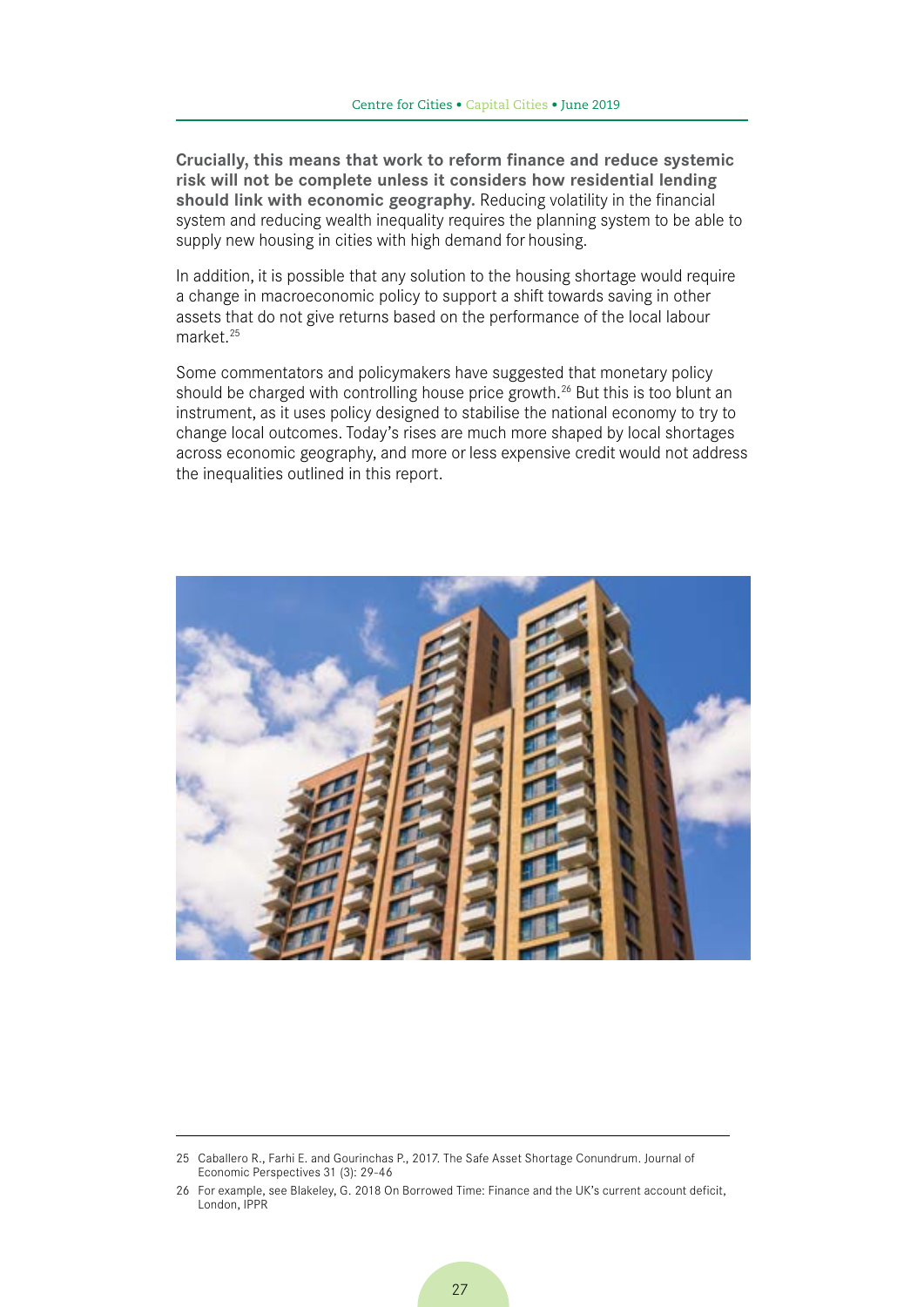

Housing shortages in expensive cities exacerbate wealth inequality, both between homeowners in prosperous and underperforming places, and between homeowners and renters in expensive cities.

Planning often aims to redistribute wealth through measures like affordable housing. The redistribution it actually achieves, through rationing of supply in high-demand cities in the Greater South East, redistributes wealth from people in work and renters to homeowners. Addressing wealth inequality requires reconnecting the supply of new homes to housing demand in city economies. reducing the subsidies homeowners receive from the Government, and exploring how other asset classes could allow households to build wealth.

#### **The planning system must be reformed to allow housing supply to respond to local demand and reduce inequality**

National government should reform the planning system to shift towards a rules-based by-right system, where builders who want to develop land can do so automatically without needing planning permission, provided their proposal complies with building regulations and local plans.

As a principle, once a local plan is agreed, the planning system should allow new homes to be built unless the local authority explicitly says 'no', rather than forbidding any development until the local authority grants permission. The success of flexible zoning systems in delivering inexpensive housing in highdemand cities in Japan and parts of the US like Houston should be studied by government to inform future planning reform.

This would also entail national reform to the green belt to release land near train stations for development. On green belt around the 10 least affordable cities in England and Wales, within 25 minutes' walk of train stations in it that there is room for 1.4 million houses.<sup>27</sup> National government should also require the rest of

<sup>27</sup> On green belts see Clarke E., Nohrová N. and Thomas E., 2014 Delivering Change: building homes where we need them, London, Centre for Cities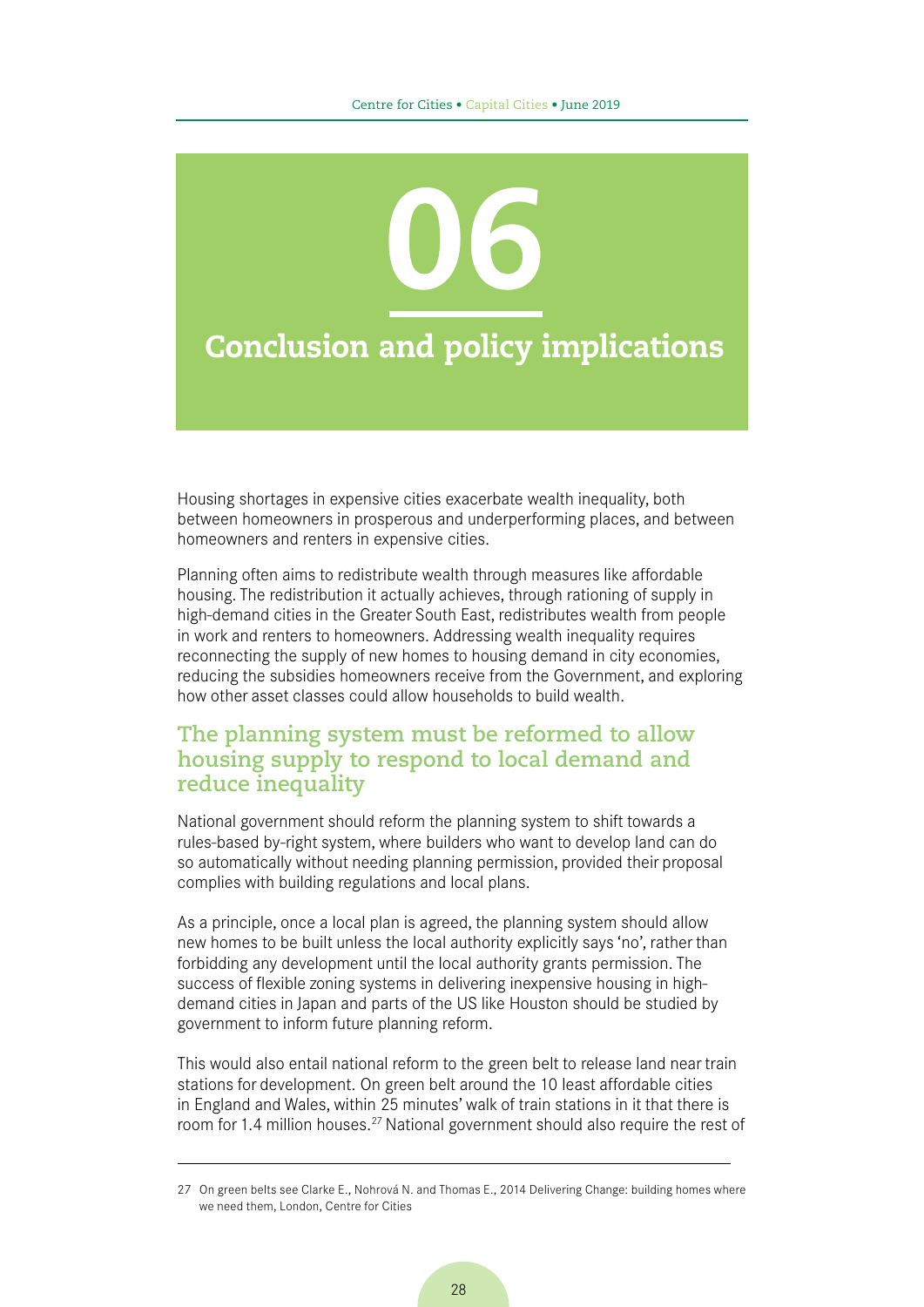the green belt to be graded by quality to better protect high-quality countryside, while ensuring land more suitable for development is gradually released for new homes.

Locally-set policies such as protected views, local heritage listing, and policies to maintain the local aesthetics of neighbourhoods such as conservation areas should not be able to reduce housing supply in cities. National government should develop a methodology to allow estimates of the impact of these local policies on housing supply, and require local authorities to strategically review them given their local housing shortages.

#### **Homeowner tax breaks and subsidies should be reduced**

Tax policy should aim to treat home ownership and private renting neutrally. Although the government is moving to improve the quality of private renting, homeowners still benefit from numerous subsidies that worsen inequality and fail to increase home ownership.

In practice, this would mean abolishing Help to Buy ISAs and loans; the capital gains tax exemption for domiciled residences; the stamp duty exemption for first time buyers; rebanding and annually revaluing council tax; and reforming Right to Buy.

This could either be done in a way that would raise more revenue from wealthy homeowners, or in a more fiscally neutral way with the abolition of stamp duty as recommended by the Mirrlees Review, and reductions in other taxes.28

Other policies along these lines, such as allowing young people to use their pensions as deposits for new homes, should be avoided because they do not link the supply of new homes to demand and thereby would not slow growth in housing wealth.29

#### **Government should explore alternative wealthbuilding vehicles to housing**

Finance and speculation do not cause price rises and inequality - a failure to build more housing in cities of high demand does. Cheap credit should function as a means of financing more supply, and if supply does not change in response to looser monetary policy this points to structural issues within the planning system.

However, if planning reform is successful and growth in housing wealth slows in expensive cities as local supply increases, it is possible that households will need alternative safe assets in which to save, such as equities, bonds, or pension vehicles. Government should investigate how policy would need to change to enable this, and what the benefits and costs of such a shift would entail.

Accumulating wealth in these instruments would be beneficial for three reasons. First, they would allow households to accumulate wealth without damaging urban economies through painful housing shortages. Second, they would reduce

<sup>28</sup> Mirrlees J. et al, 2011, *Tax by design*, London, IFS

<sup>29</sup> Barrat L.,2019, *Brokenshire: let young people use their pensions to buy homes,* London, Inside Housing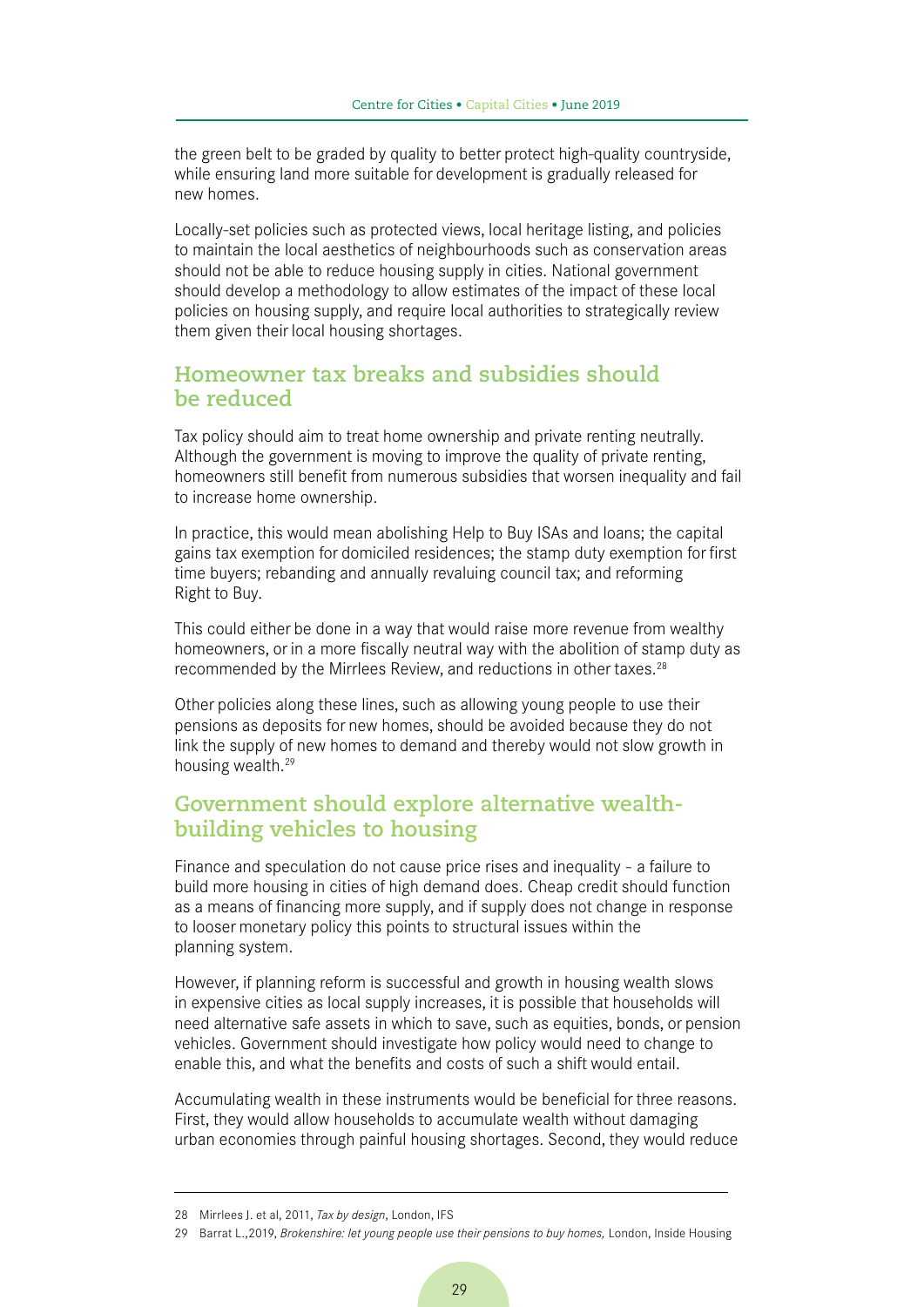geographic inequality as the returns on investment in these assets would be unrelated to local resident wages, unlike housing wealth. And third, as this wealth would be more liquid, these instruments could then be used to finance new investments rather than being trapped in housing equity.

#### **Nimby campaigns' influence in the planning process must be reduced because they deepen wealth inequality**

The housing shortage has severe consequences for the unequal distribution of wealth in the UK and yet it remains politically sustainable. This is in large part due to anti-housing campaigns which pressure local government, MPs, and journalists to ensure as little housing is built as possible, at multiple stages during the planning process.

If there is a place for the input of local campaigners and activists into planning, it should be restricted to the creation of the local authority's plan. This would allow for the priorities of local residents to be heard and balanced against the interests of future residents. Allowing input into every stage of the planning process ratchets down the supply of housing, and empowers a vocal and unrepresentative minority who benefit from rising inequality.

National government has a special role in the planning system to represent the interests of people who do not currently reside in a community and are unheard by petitions and at meetings. Rather than expecting local authorities to take locally-unpopular decisions, national government must take the decision to reduce the influence of Nimby campaigns due to the national benefits to wealth inequality, housing affordability, and the national economy.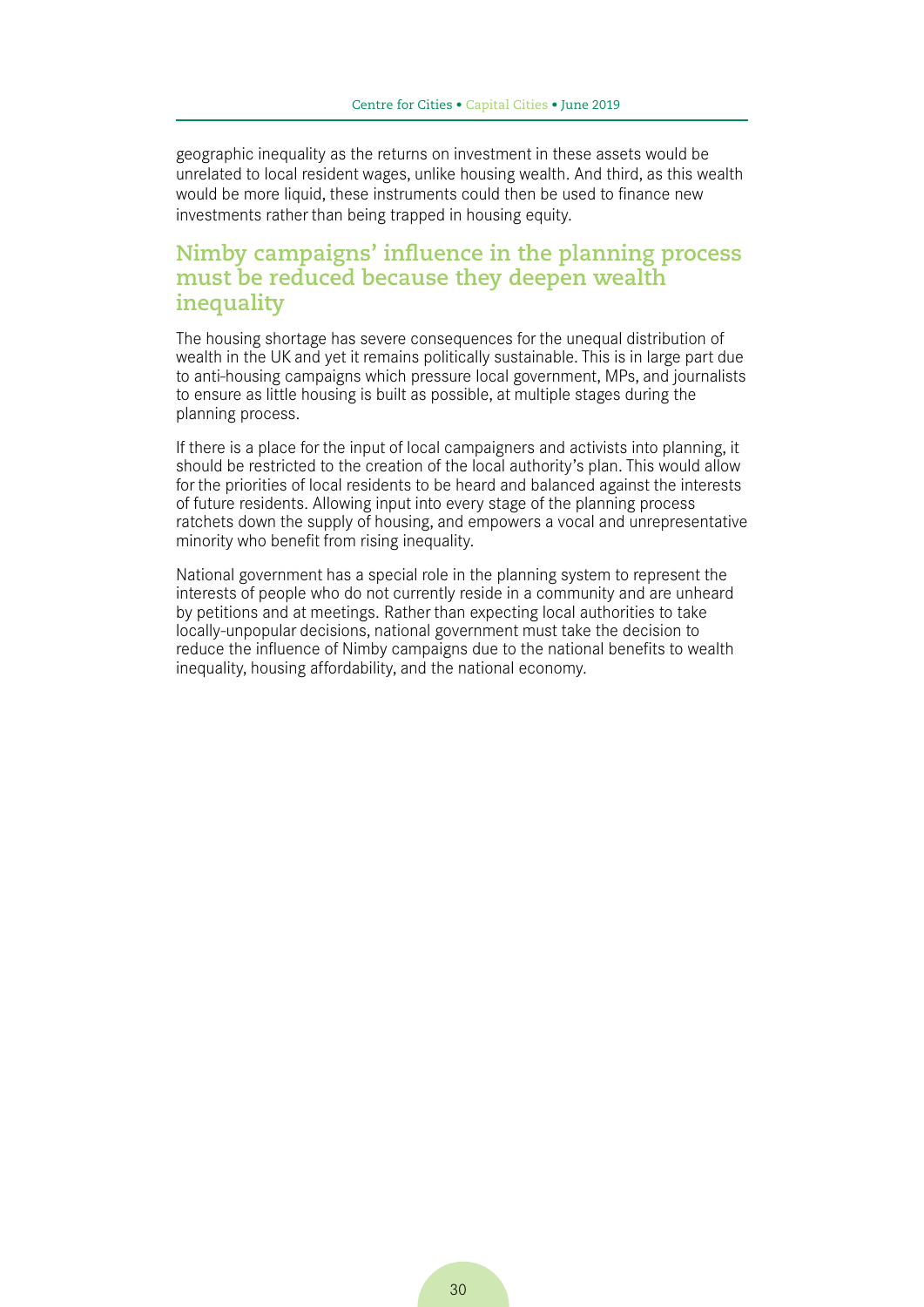# **Appendix**

|              | <b>City</b>     | Average<br>housing<br>equity<br>2018 $(E)$ | Increase in<br>average<br>housing<br>equity<br>$2013 - 18$ (£) | Growth in<br>housing<br>equity<br>$2013 - 18$ (%) |
|--------------|-----------------|--------------------------------------------|----------------------------------------------------------------|---------------------------------------------------|
| $\mathbf{1}$ | London          | 477,000                                    | 122,000                                                        | 34%                                               |
| $\mathbf{2}$ | Cambridge       | 426,000                                    | 121,000                                                        | 40%                                               |
| 3            | Oxford          | 406,000                                    | 89,000                                                         | 28%                                               |
| 4            | <b>Brighton</b> | 300,000                                    | 83,000                                                         | 38%                                               |
| 5            | Southend        | 243,000                                    | 76,000                                                         | 46%                                               |
| 6            | Reading         | 276,000                                    | 76,000                                                         | 38%                                               |
| 7            | Slough          | 220,000                                    | 73,000                                                         | 50%                                               |
| 8            | Milton Keynes   | 212,000                                    | 73,000                                                         | 53%                                               |
| 9            | Basildon        | 231,000                                    | 73,000                                                         | 46%                                               |
| 10           | <b>Bristol</b>  | 222,000                                    | 63,000                                                         | 39%                                               |
| 11           | Worthing        | 227,000                                    | 61,000                                                         | 36%                                               |
| 12           | Aldershot       | 262,000                                    | 60,000                                                         | 30%                                               |
| 13           | Crawley         | 194,000                                    | 58,000                                                         | 43%                                               |
| 14           | Chatham         | 183,000                                    | 58,000                                                         | 46%                                               |
| 15           | Luton           | 169,000                                    | 55,000                                                         | 49%                                               |
| 16           | Bournemouth     | 255,000                                    | 52,000                                                         | 26%                                               |
| 17           | Swindon         | 165,000                                    | 52,000                                                         | 45%                                               |
| 18           | Portsmouth      | 196,000                                    | 49,000                                                         | 34%                                               |
| 19           | Southampton     | 185,000                                    | 48,000                                                         | 35%                                               |
| 20           | Exeter          | 214,000                                    | 48,000                                                         | 29%                                               |
| 21           | Leicester       | 156,000                                    | 43,000                                                         | 38%                                               |
| 22           | Northampton     | 152,000                                    | 40,000                                                         | 36%                                               |
| 23           | Norwich         | 185,000                                    | 39,000                                                         | 27%                                               |
| 24           | York            | 205,000                                    | 38,000                                                         | 23%                                               |
| 25           | Ipswich         | 149,000                                    | 37,000                                                         | 34%                                               |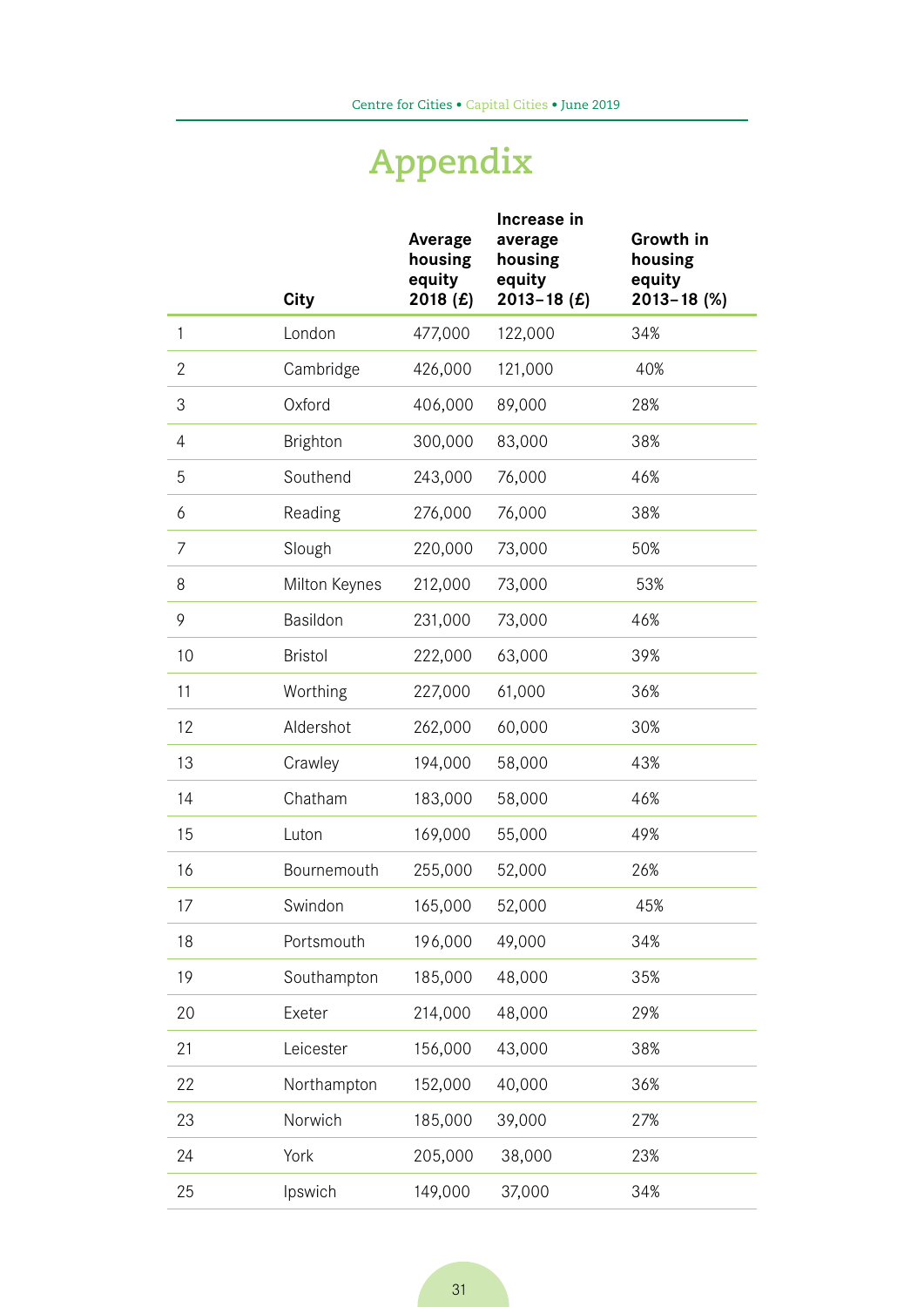| 26 | Peterborough    | 142,000 | 35,000 | 33% |
|----|-----------------|---------|--------|-----|
| 27 | Gloucester      | 143,000 | 35,000 | 32% |
| 28 | Coventry        | 140,000 | 32,000 | 29% |
| 29 | Manchester      | 138,000 | 30,000 | 27% |
| 30 | Cardiff         | 169,000 | 29,000 | 21% |
| 31 | Nottingham      | 129,000 | 28,000 | 28% |
| 32 | Birmingham      | 142,000 | 27,000 | 23% |
| 33 | Plymouth        | 138,000 | 21,000 | 18% |
| 34 | Warrington      | 147,000 | 20,000 | 16% |
| 35 | Newport         | 124,000 | 20,000 | 19% |
| 36 | Sheffield       | 130,000 | 19,000 | 18% |
| 37 | Leeds           | 144,000 | 18,000 | 15% |
| 38 | Wakefield       | 117,000 | 18,000 | 18% |
| 39 | Mansfield       | 103,000 | 17,000 | 19% |
| 40 | Barnsley        | 99,000  | 17,000 | 20% |
| 41 | Huddersfield    | 124,000 | 15,000 | 14% |
| 42 | Blackburn       | 90,000  | 15,000 | 20% |
| 43 | Wigan           | 100,000 | 14,000 | 16% |
| 44 | Derby           | 121,000 | 13,000 | 12% |
| 45 | Telford         | 119,000 | 13,000 | 12% |
| 46 | Swansea         | 117,000 | 13,000 | 12% |
| 47 | Blackpool       | 114,000 | 12,000 | 11% |
| 48 | Stoke           | 97,000  | 11,000 | 13% |
| 49 | Liverpool       | 99,000  | 11,000 | 12% |
| 50 | Newcastle       | 120,000 | 10,000 | 9%  |
| 51 | Hull            | 80,000  | 8,000  | 12% |
| 52 | Preston         | 121,000 | 8,000  | 7%  |
| 53 | <b>Bradford</b> | 112,000 | 8,000  | 8%  |

Birkenhead 129,000 7,000 5%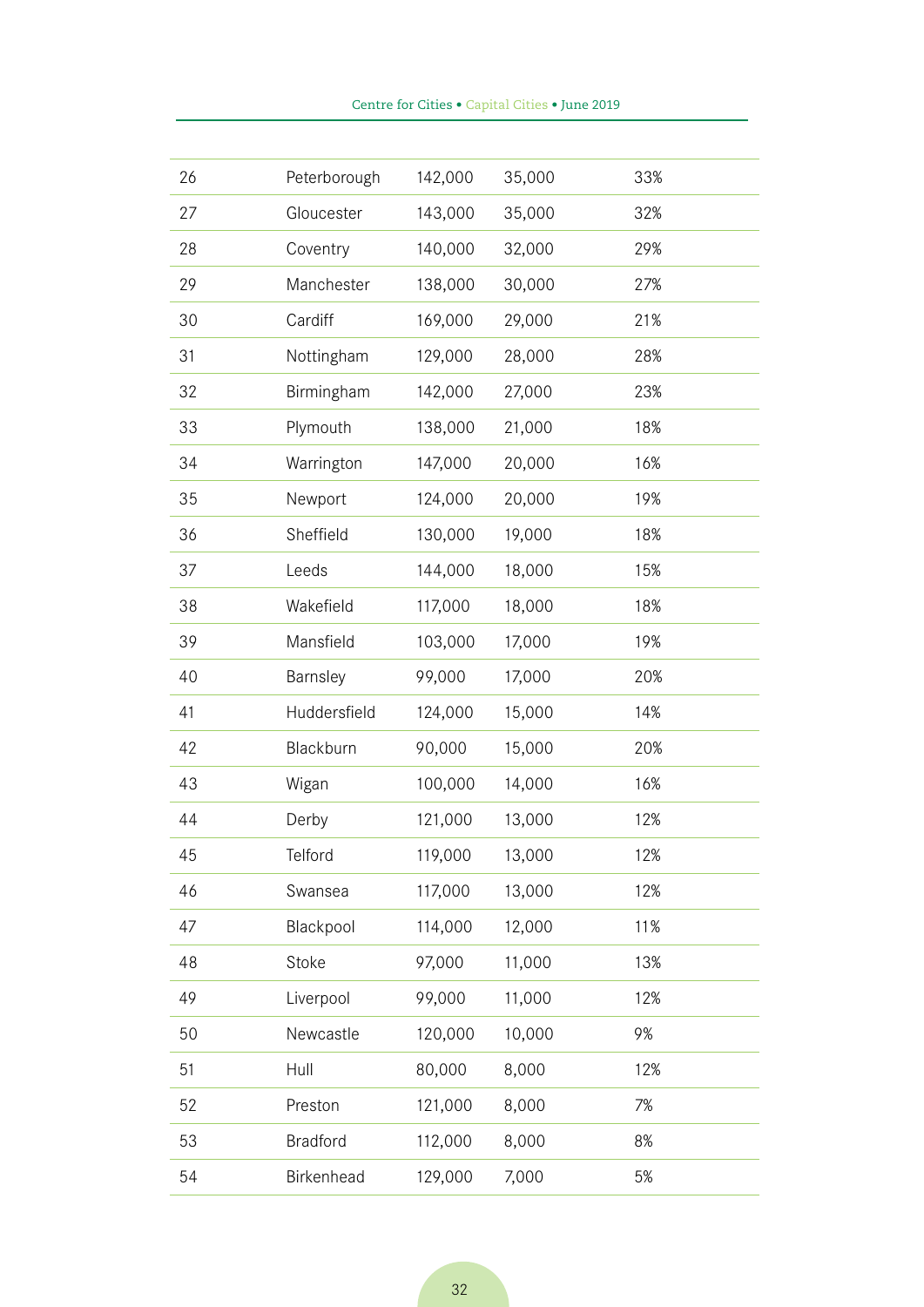| 55 | <b>Burnley</b>                                | 73,000  | 5,000   | 7%  |
|----|-----------------------------------------------|---------|---------|-----|
| 56 | Doncaster                                     | 97,000  | 5,000   | 5%  |
| 57 | Middlesbrough                                 | 99,000  | 3,000   | 4%  |
| 58 | Sunderland                                    | 93,000  | 3,000   | 4%  |
|    | Cities in the<br><b>Greater South</b><br>East | 396,000 | 103,000 | 35% |
|    | Elsewhere in<br>the Greater<br>South East     | 265,000 | 62,000  | 31% |
|    | Cities in the<br>rest of England<br>and Wales | 136,000 | 23,000  | 21% |
|    | Elsewhere in<br>England and<br>Wales          | 173,000 | 26,000  | 18% |
|    | All cities                                    | 245,000 | 57,000  | 31% |
|    | National<br>Average                           | 228,000 | 49,000  | 28% |